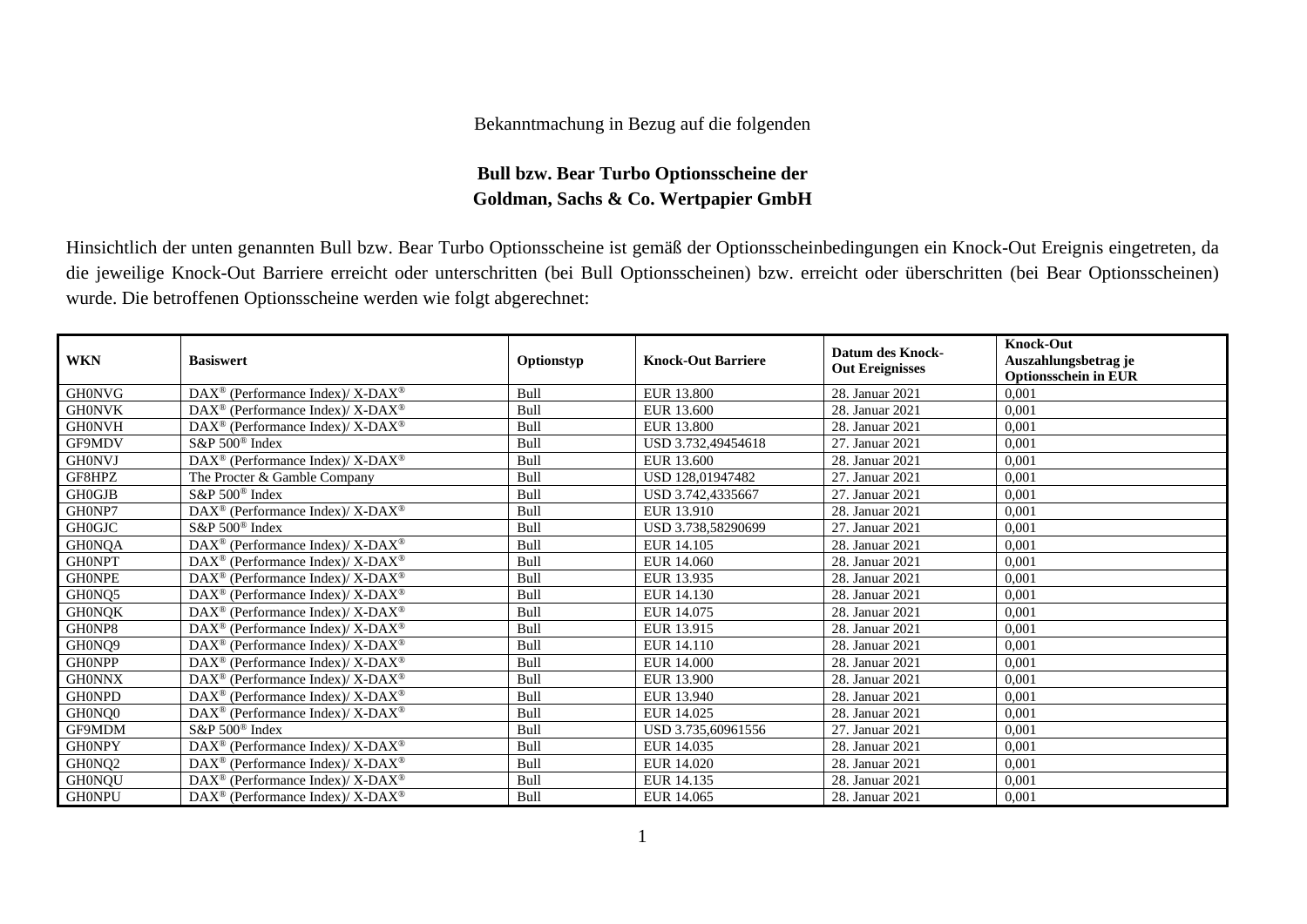|               | <b>Basiswert</b>                                                         | Optionstyp | <b>Knock-Out Barriere</b> | <b>Datum des Knock-</b><br><b>Out Ereignisses</b> | <b>Knock-Out</b>                                    |
|---------------|--------------------------------------------------------------------------|------------|---------------------------|---------------------------------------------------|-----------------------------------------------------|
| <b>WKN</b>    |                                                                          |            |                           |                                                   | Auszahlungsbetrag je<br><b>Optionsschein in EUR</b> |
| <b>GHONPJ</b> | DAX <sup>®</sup> (Performance Index)/ X-DAX <sup>®</sup>                 | Bull       | EUR 14.005                | 28. Januar 2021                                   | 0,001                                               |
| <b>GHONPB</b> | $\text{DAX}^{\circledast}$ (Performance Index)/X-DAX <sup>®</sup>        | Bull       | EUR 13.970                | 28. Januar 2021                                   | 0,001                                               |
| <b>GH0NPR</b> | $\text{DAX}^{\circledast}$ (Performance Index)/X-DAX <sup>®</sup>        | Bull       | EUR 14.070                | 28. Januar 2021                                   | 0,001                                               |
| <b>GH0NPW</b> | DAX <sup>®</sup> (Performance Index)/ X-DAX <sup>®</sup>                 | Bull       | EUR 14.050                | 28. Januar 2021                                   | 0,001                                               |
| GH0NQ6        | DAX <sup>®</sup> (Performance Index)/X-DAX <sup>®</sup>                  | Bull       | EUR 13.930                | 28. Januar 2021                                   | 0,001                                               |
| <b>GHONPX</b> | DAX <sup>®</sup> (Performance Index)/X-DAX <sup>®</sup>                  | Bull       | EUR 14.045                | 28. Januar 2021                                   | 0,001                                               |
| <b>GHONPK</b> | DAX <sup>®</sup> (Performance Index)/ X-DAX <sup>®</sup>                 | Bull       | EUR 14.010                | 28. Januar 2021                                   | 0,001                                               |
| <b>GH0NQD</b> | DAX <sup>®</sup> (Performance Index)/X-DAX <sup>®</sup>                  | Bull       | EUR 14.090                | 28. Januar 2021                                   | 0,001                                               |
| <b>GHONPH</b> | DAX <sup>®</sup> (Performance Index)/ X-DAX <sup>®</sup>                 | Bull       | EUR 14.015                | 28. Januar 2021                                   | 0,001                                               |
| <b>GH0NQN</b> | $\text{DAX}^{\circledast}$ (Performance Index)/X-DAX <sup>®</sup>        | Bull       | EUR 14.170                | 28. Januar 2021                                   | 0,001                                               |
| GF94QT        | $DAX^{\circledast}$ (Performance Index)/ X-DAX <sup>®</sup>              | Bull       | EUR 13.452,91088023       | 28. Januar 2021                                   | 0,001                                               |
| <b>GH0NQS</b> | DAX <sup>®</sup> (Performance Index)/ X-DAX <sup>®</sup>                 | Bull       | EUR 14.040                | 28. Januar 2021                                   | 0,001                                               |
| <b>GH0NPQ</b> | $DAX^{\circledast}$ (Performance Index)/ X-DAX <sup>®</sup>              | Bull       | EUR 13.975                | 28. Januar 2021                                   | 0,001                                               |
| <b>GHONQB</b> | $DAX^{\circledcirc}$ (Performance Index)/ X-DAX <sup>®</sup>             | Bull       | EUR 14.115                | 28. Januar 2021                                   | 0.001                                               |
| <b>GH0NPC</b> | DAX <sup>®</sup> (Performance Index)/ X-DAX <sup>®</sup>                 | Bull       | EUR 13.965                | 28. Januar 2021                                   | 0,001                                               |
| <b>GH0NSB</b> | DAX <sup>®</sup> (Performance Index)/X-DAX <sup>®</sup>                  | Bull       | EUR 14.145                | 28. Januar 2021                                   | 0,001                                               |
| <b>GHONPS</b> | DAX <sup>®</sup> (Performance Index)/X-DAX <sup>®</sup>                  | Bull       | EUR 13.980                | 28. Januar 2021                                   | 0,001                                               |
| GH0NQ4        | $\text{DAX}^{\circledast}$ (Performance Index)/X-DAX <sup>®</sup>        | Bull       | EUR 13.945                | 28. Januar 2021                                   | 0,001                                               |
| <b>GH0NQP</b> | $\text{DAX}^{\circledast}$ (Performance Index)/X-DAX <sup>®</sup>        | Bull       | EUR 14.165                | 28. Januar 2021                                   | 0,001                                               |
| <b>GHONRL</b> | DAX <sup>®</sup> (Performance Index)/ X-DAX <sup>®</sup>                 | Bull       | EUR 14.140                | 28. Januar 2021                                   | 0,001                                               |
| GF94QM        | DAX <sup>®</sup> (Performance Index)/ X-DAX <sup>®</sup>                 | Bull       | EUR 13.462,93167046       | 28. Januar 2021                                   | 0,001                                               |
| GH0NQ3        | DAX <sup>®</sup> (Performance Index)/ X-DAX <sup>®</sup>                 | Bull       | EUR 14.125                | 28. Januar 2021                                   | 0,001                                               |
| <b>GH0NQR</b> | DAX <sup>®</sup> (Performance Index)/X-DAX <sup>®</sup>                  | Bull       | EUR 14.150                | 28. Januar 2021                                   | 0,001                                               |
| <b>GH0NQT</b> | DAX <sup>®</sup> (Performance Index)/ X-DAX <sup>®</sup>                 | Bull       | EUR 14.155                | 28. Januar 2021                                   | 0,001                                               |
| GH0NP4        | $DAX^{\circledast}$ (Performance Index)/ X-DAX <sup>®</sup>              | Bull       | EUR 13.925                | 28. Januar 2021                                   | 0,001                                               |
| <b>GH0NPM</b> | $\text{DAX}^{\circledast}$ (Performance Index)/X-DAX <sup>®</sup>        | Bull       | EUR 13.995                | 28. Januar 2021                                   | 0,001                                               |
| GH0NQ1        | $\text{DAX}^{\circledast}$ (Performance Index)/X-DAX <sup>®</sup>        | Bull       | EUR 14.030                | 28. Januar 2021                                   | 0,001                                               |
| <b>GH0NQQ</b> | $\overline{\text{DAX}^{\otimes}}$ (Performance Index)/X-DAX <sup>®</sup> | Bull       | EUR 14.160                | 28. Januar 2021                                   | 0,001                                               |
| GH0NP9        | $\text{DAX}^{\circledast}$ (Performance Index)/X-DAX <sup>®</sup>        | Bull       | EUR 13.905                | 28. Januar 2021                                   | 0,001                                               |
| <b>GH0NQH</b> | $DAX^{\circledast}$ (Performance Index)/ X-DAX <sup>®</sup>              | Bull       | <b>EUR 14.080</b>         | 28. Januar 2021                                   | 0,001                                               |
| GF94QN        | DAX <sup>®</sup> (Performance Index)/ X-DAX <sup>®</sup>                 | Bull       | EUR 13.457,92127538       | 28. Januar 2021                                   | 0,001                                               |
| <b>GHONQE</b> | $\text{DAX}^{\circledast}$ (Performance Index)/X-DAX <sup>®</sup>        | Bull       | EUR 14.095                | 28. Januar 2021                                   | 0,001                                               |
| GH0NQ7        | $\text{DAX}^{\circledast}$ (Performance Index)/X-DAX <sup>®</sup>        | Bull       | EUR 14.120                | 28. Januar 2021                                   | 0,001                                               |
| GH0NQ8        | DAX <sup>®</sup> (Performance Index)/ X-DAX <sup>®</sup>                 | Bull       | EUR 13.990                | 28. Januar 2021                                   | 0,001                                               |
| <b>GH0NPV</b> | $DAX^{\circledast}$ (Performance Index)/ X-DAX <sup>®</sup>              | Bull       | EUR 14.055                | 28. Januar 2021                                   | 0,001                                               |
| GH0NP6        | $DAX^{\circledast}$ (Performance Index)/X-DAX <sup>®</sup>               | Bull       | EUR 13.920                | 28. Januar 2021                                   | 0,001                                               |
| GF94QG        | DAX <sup>®</sup> (Performance Index)/ X-DAX <sup>®</sup>                 | Bull       | EUR 13.472,95246069       | 28. Januar 2021                                   | 0,001                                               |
| <b>GHONPA</b> | $DAX^{\circledast}$ (Performance Index)/ X-DAX <sup>®</sup>              | Bull       | EUR 13.960                | 28. Januar 2021                                   | 0,001                                               |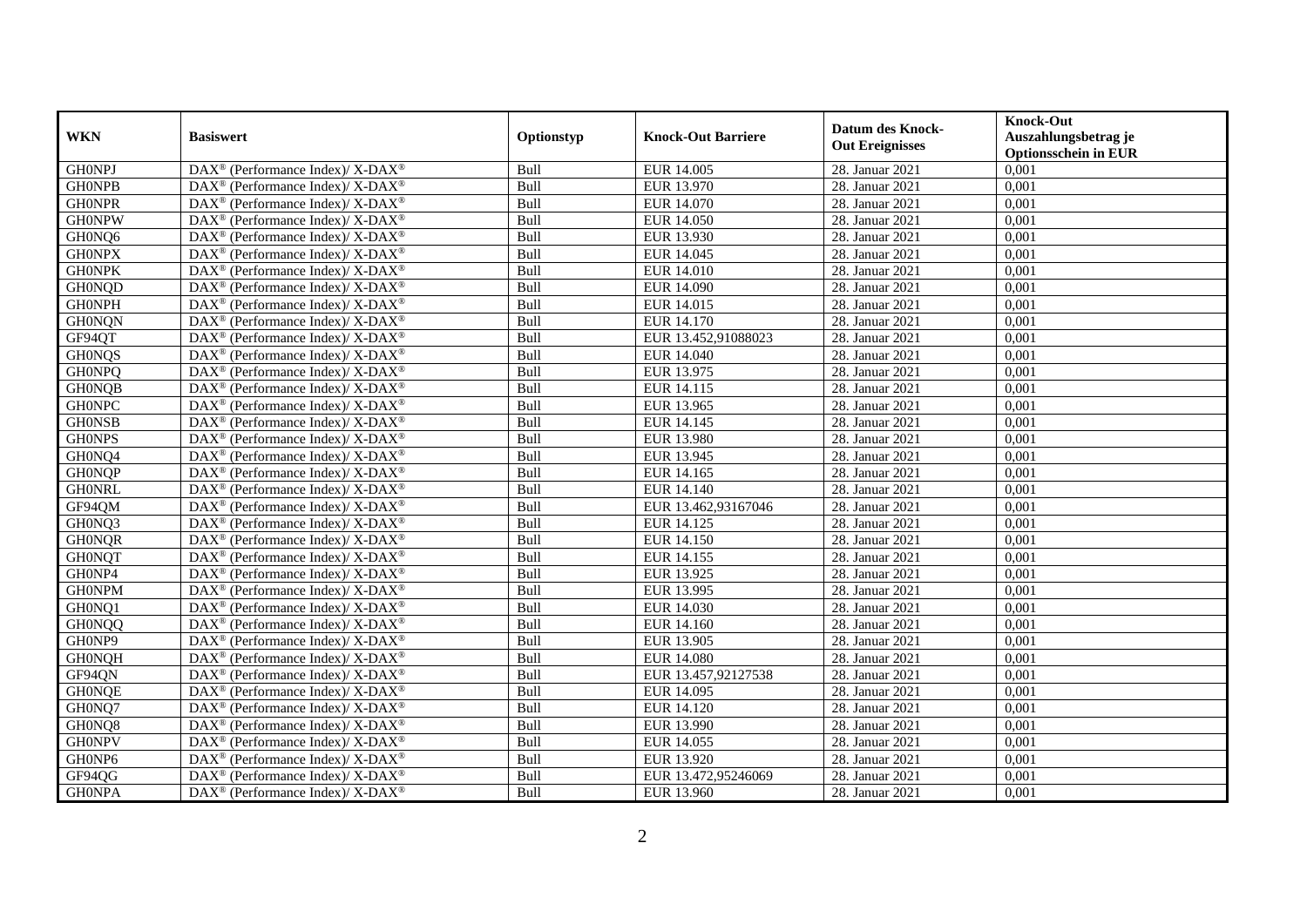| <b>WKN</b>    | <b>Basiswert</b>                                           | Optionstyp | <b>Knock-Out Barriere</b> | <b>Datum des Knock-</b> | <b>Knock-Out</b><br>Auszahlungsbetrag je |
|---------------|------------------------------------------------------------|------------|---------------------------|-------------------------|------------------------------------------|
|               |                                                            |            |                           | <b>Out Ereignisses</b>  | <b>Optionsschein in EUR</b>              |
| <b>GHONPF</b> | DAX <sup>®</sup> (Performance Index)/ X-DAX <sup>®</sup>   | Bull       | EUR 13.955                | 28. Januar 2021         | 0,001                                    |
| GF94QJ        | DAX <sup>®</sup> (Performance Index)/X-DAX <sup>®</sup>    | Bull       | EUR 13.467,9420656        | 28. Januar 2021         | 0,001                                    |
| <b>GH0NPG</b> | $DAX^{\circledast}$ (Performance Index)/X-DAX <sup>®</sup> | Bull       | EUR 13.950                | 28. Januar 2021         | 0,001                                    |
| <b>GH0NQG</b> | DAX <sup>®</sup> (Performance Index)/ X-DAX <sup>®</sup>   | Bull       | EUR 14.085                | 28. Januar 2021         | 0,001                                    |
| <b>GHONPN</b> | DAX <sup>®</sup> (Performance Index)/ X-DAX <sup>®</sup>   | Bull       | EUR 13.985                | 28. Januar 2021         | 0,001                                    |
| <b>GH0NQC</b> | DAX <sup>®</sup> (Performance Index)/X-DAX <sup>®</sup>    | Bull       | EUR 14.100                | 28. Januar 2021         | 0,001                                    |
| GF9ME7        | <b>Baver AG</b>                                            | Bull       | EUR 49,69160614           | 28. Januar 2021         | 0.001                                    |
| GF92TP        | DAX <sup>®</sup> (Performance Index)/X-DAX <sup>®</sup>    | Bull       | EUR 13.437,37464685       | 28. Januar 2021         | 0,001                                    |
| GF8Y5N        | Airbus SE                                                  | Bull       | EUR 83,25144149           | 28. Januar 2021         | 0,001                                    |
| GF92T5        | DAX <sup>®</sup> (Performance Index)                       | Bull       | EUR 13.472,45917596       | 28. Januar 2021         | 0,001                                    |
| <b>GF92R8</b> | $\overline{\text{DAX}^{\otimes}}$ (Performance Index)      | Bull       | EUR 13.442,38672241       | 28. Januar 2021         | 0,001                                    |
| GH06PL        | DAX <sup>®</sup> (Performance Index)                       | Bull       | EUR 13.425                | 28. Januar 2021         | 0,001                                    |
| GH06PK        | $DAX^{\circledast}$ (Performance Index)                    | Bull       | EUR 13.450                | 28. Januar 2021         | 0,001                                    |
| <b>GF946E</b> | $\text{DAX}^{\circledR}$ (Performance Index)               | Bull       | EUR 13.450                | 28. Januar 2021         | 0.001                                    |
| <b>GF946R</b> | DAX <sup>®</sup> (Performance Index)                       | Bull       | EUR 13.425                | 28. Januar 2021         | 0,001                                    |
| GF9C14        | DAX <sup>®</sup> (Performance Index)                       | Bull       | EUR 13.450                | 28. Januar 2021         | 0,001                                    |
| GF9FFQ        | DAX <sup>®</sup> (Performance Index)                       | Bull       | EUR 13.470                | 28. Januar 2021         | 0,001                                    |
| GH0NN5        | DAX <sup>®</sup> (Performance Index)                       | Bull       | EUR 14.135                | 28. Januar 2021         | 0,001                                    |
| GH0NN6        | $DAX^{\circledast}$ (Performance Index)                    | Bull       | EUR 14.105                | 28. Januar 2021         | 0,001                                    |
| GH0NL1        | $DAX^{\circledast}$ (Performance Index)                    | Bull       | EUR 13.955                | 28. Januar 2021         | 0,001                                    |
| GF92TH        | DAX <sup>®</sup> (Performance Index)/ X-DAX <sup>®</sup>   | Bull       | EUR 13.402,29011775       | 28. Januar 2021         | 0,001                                    |
| GF92R5        | $\overline{\text{DAX}^{\otimes}}$ (Performance Index)      | Bull       | EUR 13.447,39879802       | 28. Januar 2021         | 0,001                                    |
| GF9QGS        | $\overline{\text{MD}}$ AX <sup>®</sup> (Performance Index) | Bull       | EUR 30.865,35623736       | 28. Januar 2021         | 0,001                                    |
| GH0G41        | $AEX-Index^{\circledR}$                                    | Bull       | EUR 635,77776416          | 28. Januar 2021         | 0,001                                    |
| <b>GH0NNB</b> | $\text{DAX}^{\otimes}$ (Performance Index)                 | Bull       | EUR 14.090                | 28. Januar 2021         | 0,001                                    |
| <b>GH0NLH</b> | DAX <sup>®</sup> (Performance Index)                       | Bull       | EUR 13.950                | 28. Januar 2021         | 0,001                                    |
| <b>GH0NLU</b> | DAX <sup>®</sup> (Performance Index)                       | Bull       | <b>EUR 13.900</b>         | 28. Januar 2021         | 0,001                                    |
| <b>GH0NPZ</b> | DAX <sup>®</sup> (Performance Index)                       | Bull       | <b>EUR 14.000</b>         | 28. Januar 2021         | 0,001                                    |
| GF9K39        | $\overline{\text{MDAX}^{\circledast}$ (Performance Index)  | Bull       | EUR 30.758,10427031       | 28. Januar 2021         | 0,001                                    |
| <b>GH0NNN</b> | $\text{DAX}^{\circledast}$ (Performance Index)             | Bull       | EUR 13.980                | 28. Januar 2021         | 0,001                                    |
| GH0NN2        | DAX <sup>®</sup> (Performance Index)                       | Bull       | EUR 14.160                | 28. Januar 2021         | 0,001                                    |
| GH0NL2        | DAX <sup>®</sup> (Performance Index)                       | Bull       | EUR 13.960                | 28. Januar 2021         | 0,001                                    |
| <b>GH0NNA</b> | $DAX^{\otimes}$ (Performance Index)                        | Bull       | <b>EUR 14.100</b>         | 28. Januar 2021         | 0,001                                    |
| <b>GH0NNC</b> | $\overline{\text{DAX}}^{\textcirc}$ (Performance Index)    | Bull       | EUR 14.075                | 28. Januar 2021         | 0,001                                    |
| <b>GH0NNP</b> | $\text{DAX}^{\otimes}$ (Performance Index)                 | Bull       | EUR 14.040                | 28. Januar 2021         | 0,001                                    |
| <b>GHONLE</b> | DAX <sup>®</sup> (Performance Index)                       | Bull       | EUR 14.015                | 28. Januar 2021         | 0,001                                    |
| <b>GH0NLT</b> | $DAX^{\circledast}$ (Performance Index)                    | Bull       | EUR 13.910                | 28. Januar 2021         | 0,001                                    |
| <b>GH0NNQ</b> | $\text{DAX}^{\otimes}$ (Performance Index)                 | Bull       | EUR 14.025                | 28. Januar 2021         | 0,001                                    |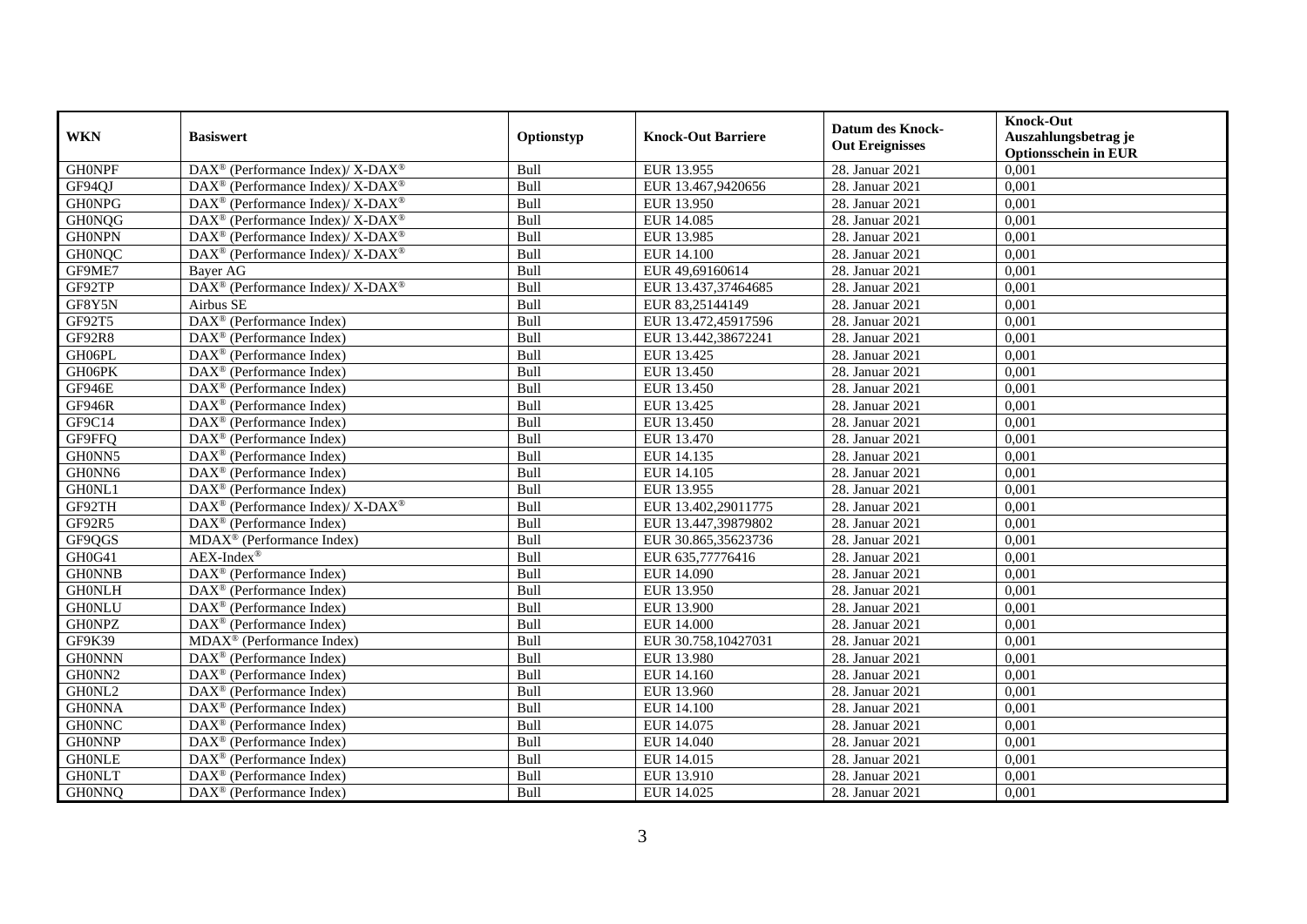| <b>WKN</b>    | <b>Basiswert</b>                                            | Optionstyp | <b>Knock-Out Barriere</b> | <b>Datum des Knock-</b><br><b>Out Ereignisses</b> | <b>Knock-Out</b>                                    |
|---------------|-------------------------------------------------------------|------------|---------------------------|---------------------------------------------------|-----------------------------------------------------|
|               |                                                             |            |                           |                                                   | Auszahlungsbetrag je<br><b>Optionsschein in EUR</b> |
| <b>GHONLJ</b> | $\overline{\text{DAX}^{\otimes}(\text{Performance Index})}$ | Bull       | EUR 13.945                | 28. Januar 2021                                   | 0,001                                               |
| <b>GHONMK</b> | $\overline{\text{DAX}^{\otimes}}$ (Performance Index)       | Bull       | EUR 14.120                | 28. Januar 2021                                   | 0,001                                               |
| GH0G69        | $AEX-Index^{\circledR}$                                     | Bull       | EUR 640,41869678          | 28. Januar 2021                                   | 0,001                                               |
| GH0NL5        | DAX <sup>®</sup> (Performance Index)                        | Bull       | EUR 13.985                | 28. Januar 2021                                   | 0,001                                               |
| <b>GH0NNH</b> | DAX <sup>®</sup> (Performance Index)                        | Bull       | EUR 14.060                | 28. Januar 2021                                   | 0,001                                               |
| <b>GH0NNJ</b> | DAX <sup>®</sup> (Performance Index)                        | Bull       | EUR 14.045                | 28. Januar 2021                                   | 0,001                                               |
| <b>GH0NNS</b> | $DAX^{\circledast}$ (Performance Index)                     | Bull       | EUR 14.030                | 28. Januar 2021                                   | 0,001                                               |
| GF92TR        | $DAX^{\circledast}$ (Performance Index)/ X-DAX <sup>®</sup> | Bull       | EUR 13.432,36257126       | 28. Januar 2021                                   | 0,001                                               |
| <b>GH0NNR</b> | DAX <sup>®</sup> (Performance Index)                        | Bull       | EUR 14.055                | 28. Januar 2021                                   | 0,001                                               |
| GF9QGU        | $MDAX^{\circledR}$ (Performance Index)                      | Bull       | EUR 30.872,2540852        | 28. Januar 2021                                   | 0,001                                               |
| <b>GH0KVS</b> | EURO STOXX 50 <sup>®</sup> Index (Price EUR)                | Bull       | EUR 3.498,35473455        | 28. Januar 2021                                   | 0,001                                               |
| <b>GH0NND</b> | DAX <sup>®</sup> (Performance Index)                        | Bull       | EUR 14.085                | 28. Januar 2021                                   | 0,001                                               |
| GF9K3C        | $\overline{\text{MDAX}}$ <sup>®</sup> (Performance Index)   | Bull       | EUR 30.748,66099973       | 28. Januar 2021                                   | 0,001                                               |
| <b>GH0NMG</b> | $DAX^{\circledcirc}$ (Performance Index)                    | Bull       | EUR 14.155                | 28. Januar 2021                                   | 0,001                                               |
| GF92WR        | $DAX^{\circledast}$ (Performance Index)                     | Bull       | EUR 13.432,36257126       | 28. Januar 2021                                   | 0,001                                               |
| GH0NL7        | $\overline{\text{DAX}^{\otimes}}$ (Performance Index)       | Bull       | EUR 14.005                | 28. Januar 2021                                   | 0,001                                               |
| GH0NN1        | DAX <sup>®</sup> (Performance Index)                        | Bull       | EUR 14.150                | 28. Januar 2021                                   | 0,001                                               |
| GH0G5A        | $AEX-Index^{\circledR}$                                     | Bull       | EUR 641,08883146          | 28. Januar 2021                                   | 0,001                                               |
| GH0NL3        | DAX <sup>®</sup> (Performance Index)                        | Bull       | EUR 13.915                | 28. Januar 2021                                   | 0,001                                               |
| GH0NN8        | DAX <sup>®</sup> (Performance Index)                        | Bull       | EUR 14.115                | 28. Januar 2021                                   | 0,001                                               |
| <b>GH0NMD</b> | $\text{DAX}^{\textcircled{}}$ (Performance Index)           | Bull       | EUR 14.110                | 28. Januar 2021                                   | 0,001                                               |
| GF92TS        | DAX <sup>®</sup> (Performance Index)/ X-DAX <sup>®</sup>    | Bull       | EUR 13.427,35049569       | 28. Januar 2021                                   | 0,001                                               |
| GH0NV4        | $DAX^{\circledR}$ (Performance Index)                       | Bull       | <b>EUR 13.800</b>         | 28. Januar 2021                                   | 0,001                                               |
| GF9QGP        | $\overline{\text{MDAX}}^{\circledR}$ (Performance Index)    | Bull       | EUR 30.875,69800341       | 28. Januar 2021                                   | 0,001                                               |
| <b>GH0KVT</b> | EURO STOXX 50 <sup>®</sup> Index (Price EUR)                | Bull       | EUR 3.494,79449566        | 28. Januar 2021                                   | 0,001                                               |
| <b>GH0NMY</b> | DAX <sup>®</sup> (Performance Index)                        | Bull       | EUR 14.165                | 28. Januar 2021                                   | 0,001                                               |
| GH0NN9        | DAX <sup>®</sup> (Performance Index)                        | Bull       | EUR 14.095                | 28. Januar 2021                                   | 0,001                                               |
| GF9K2E        | $MDAX^{\circledR}$ (Performance Index)                      | Bull       | EUR 30.710.84786101       | 28. Januar 2021                                   | 0,001                                               |
| GH0NL6        | $DAX^{\circledR}$ (Performance Index)                       | Bull       | EUR 13.995                | 28. Januar 2021                                   | 0,001                                               |
| <b>GH0NNG</b> | DAX <sup>®</sup> (Performance Index)                        | Bull       | EUR 14.050                | 28. Januar 2021                                   | 0,001                                               |
| GH0G5X        | $AEX-Index^{\circledR}$                                     | Bull       | EUR 637,09802947          | 28. Januar 2021                                   | 0,001                                               |
| GH0NV3        | DAX <sup>®</sup> (Performance Index)                        | Bull       | <b>EUR 13.800</b>         | 28. Januar 2021                                   | 0,001                                               |
| GH0NN3        | $\overline{\text{DAX}^{\otimes}}$ (Performance Index)       | Bull       | EUR 14.145                | 28. Januar 2021                                   | 0,001                                               |
| <b>GH0NLA</b> | $DAX^{\otimes}$ (Performance Index)                         | Bull       | EUR 13.920                | 28. Januar 2021                                   | 0,001                                               |
| GH0NV8        | $DAX^{\circledcirc}$ (Performance Index)                    | Bull       | EUR 13.790                | 28. Januar 2021                                   | 0,001                                               |
| <b>GH0NNL</b> | DAX <sup>®</sup> (Performance Index)                        | Bull       | EUR 14.010                | 28. Januar 2021                                   | 0,001                                               |
| GF92TF        | DAX <sup>®</sup> (Performance Index)/ X-DAX <sup>®</sup>    | Bull       | EUR 13.397,27804215       | 28. Januar 2021                                   | 0,001                                               |
| GF9UHV        | DAX <sup>®</sup> (Performance Index)                        | Bull       | EUR 13.475                | 28. Januar 2021                                   | 0,001                                               |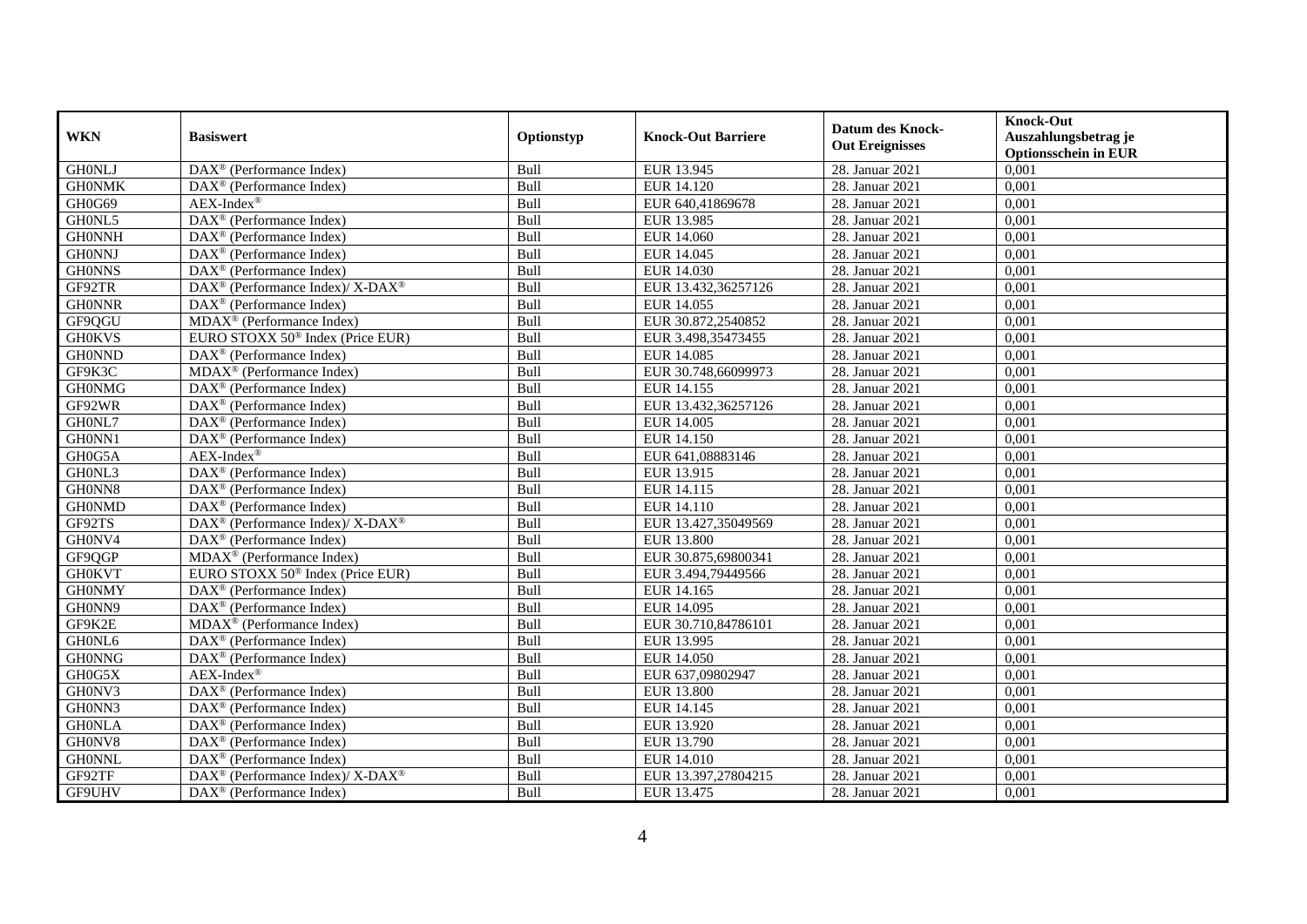|               |                                                                 |            |                           | <b>Datum des Knock-</b><br><b>Out Ereignisses</b> | <b>Knock-Out</b>                                    |
|---------------|-----------------------------------------------------------------|------------|---------------------------|---------------------------------------------------|-----------------------------------------------------|
| <b>WKN</b>    | <b>Basiswert</b>                                                | Optionstyp | <b>Knock-Out Barriere</b> |                                                   | Auszahlungsbetrag je<br><b>Optionsschein in EUR</b> |
| GH0NR8        | $\overline{\text{DAX}^{\circledast}(\text{Performance Index})}$ | Bull       | EUR 14.035                | 28. Januar 2021                                   | 0,001                                               |
| GF9EV3        | EURO STOXX 50 <sup>®</sup> Index (Price EUR)                    | Bull       | EUR 3.488,64819329        | 28. Januar 2021                                   | 0,001                                               |
| GF923L        | $DAX^{\circledR}$ (Performance Index)                           | Bull       | EUR 13.370                | 28. Januar 2021                                   | 0,001                                               |
| <b>GH0NMZ</b> | DAX <sup>®</sup> (Performance Index)                            | Bull       | EUR 14.170                | 28. Januar 2021                                   | 0,001                                               |
| <b>GH0NQF</b> | $DAX^{\circledast}$ (Performance Index)                         | Bull       | EUR 13.990                | 28. Januar 2021                                   | 0,001                                               |
| GF92QU        | $\overline{\text{DAX}^{\otimes}}$ (Performance Index)           | Bull       | EUR 13.412,31426895       | 28. Januar 2021                                   | 0,001                                               |
| GH0G6N        | $AEX-Index^{\circledR}$                                         | Bull       | EUR 639,75856413          | 28. Januar 2021                                   | 0.001                                               |
| <b>GHONNE</b> | DAX <sup>®</sup> (Performance Index)                            | Bull       | EUR 14.065                | 28. Januar 2021                                   | 0,001                                               |
| GH06RS        | DAX <sup>®</sup> (Performance Index)/ X-DAX <sup>®</sup>        | Bull       | EUR 13.400                | 28. Januar 2021                                   | 0,001                                               |
| GF9UHW        | $DAX^{\circledast}$ (Performance Index)                         | Bull       | EUR 13.450                | 28. Januar 2021                                   | 0,001                                               |
| GF92TD        | DAX <sup>®</sup> (Performance Index)/X-DAX <sup>®</sup>         | Bull       | EUR 13.412,31426895       | 28. Januar 2021                                   | 0,001                                               |
| <b>GH0NUS</b> | DAX <sup>®</sup> (Performance Index)                            | Bull       | EUR 13.820                | 28. Januar 2021                                   | 0,001                                               |
| GF9QGY        | $MDAX^{\circledR}$ (Performance Index)                          | Bull       | EUR 30.861,89229635       | 28. Januar 2021                                   | 0,001                                               |
| <b>GH0NUH</b> | $DAX^{\otimes}$ (Performance Index)                             | Bull       | EUR 13.825                | 28. Januar 2021                                   | 0,001                                               |
| <b>GH0NNU</b> | DAX <sup>®</sup> (Performance Index)                            | Bull       | EUR 13.965                | 28. Januar 2021                                   | 0,001                                               |
| GF9EV0        | EURO STOXX 50 <sup>®</sup> Index (Price EUR)                    | Bull       | EUR 3.488,11741187        | 28. Januar 2021                                   | 0,001                                               |
| <b>GH0NUB</b> | DAX <sup>®</sup> (Performance Index)                            | Bull       | EUR 13.840                | 28. Januar 2021                                   | 0,001                                               |
| GF9K50        | $\overline{\text{MDAX}}$ <sup>®</sup> (Performance Index)       | Bull       | EUR 30.786,50418061       | 28. Januar 2021                                   | 0,001                                               |
| GF92RN        | $DAX^{\circledast}$ (Performance Index)                         | Bull       | EUR 13.467,44710037       | 28. Januar 2021                                   | 0,001                                               |
| GH0G6E        | AEX-Index®                                                      | Bull       | EUR 638,4282968           | 28. Januar 2021                                   | 0,001                                               |
| GH0NU1        | DAX <sup>®</sup> (Performance Index)                            | Bull       | EUR 13.850                | 28. Januar 2021                                   | 0,001                                               |
| GF9C17        | $DAX^{\circledast}$ (Performance Index)                         | Bull       | EUR 13.400                | 28. Januar 2021                                   | 0,001                                               |
| GF9QGW        | $MDAX^{\circledR}$ (Performance Index)                          | Bull       | EUR 30.858,44837812       | 28. Januar 2021                                   | 0,001                                               |
| GF92TE        | DAX <sup>®</sup> (Performance Index)/X-DAX <sup>®</sup>         | Bull       | EUR 13.407,30219331       | 28. Januar 2021                                   | 0,001                                               |
| GF922Q        | $DAX^{\circledast}$ (Performance Index)                         | Bull       | EUR 13.410                | 28. Januar 2021                                   | 0,001                                               |
| <b>GH0KWE</b> | EURO STOXX 50 <sup>®</sup> Index (Price EUR)                    | Bull       | EUR 3.501,90497276        | 28. Januar 2021                                   | 0,001                                               |
| GF9K44        | MDAX <sup>®</sup> (Performance Index)                           | Bull       | EUR 30.833,76058992       | 28. Januar 2021                                   | 0,001                                               |
| GF92SA        | DAX <sup>®</sup> (Performance Index)                            | Bull       | EUR 13.402,29011775       | 28. Januar 2021                                   | 0,001                                               |
| GF9C18        | $DAX^{\circledast}$ (Performance Index)                         | Bull       | EUR 13.400                | 28. Januar 2021                                   | 0,001                                               |
| <b>GH0NUW</b> | $DAX^{\circledast}$ (Performance Index)                         | Bull       | EUR 13.810                | 28. Januar 2021                                   | 0,001                                               |
| GH0NU7        | DAX <sup>®</sup> (Performance Index)                            | Bull       | EUR 13.840                | 28. Januar 2021                                   | 0,001                                               |
| <b>GHONLC</b> | DAX <sup>®</sup> (Performance Index)                            | Bull       | EUR 13.940                | 28. Januar 2021                                   | 0,001                                               |
| GF9QGR        | $MDAX^{\circledR}$ (Performance Index)                          | Bull       | EUR 30.868,76011          | 28. Januar 2021                                   | 0,001                                               |
| GF92TT        | DAX <sup>®</sup> (Performance Index)/ X-DAX <sup>®</sup>        | Bull       | EUR 13.422,33842008       | 28. Januar 2021                                   | 0,001                                               |
| GF923F        | $DAX^{\circledast}$ (Performance Index)                         | Bull       | EUR 13.375                | 28. Januar 2021                                   | 0,001                                               |
| <b>GH0NUY</b> | DAX <sup>®</sup> (Performance Index)                            | Bull       | EUR 13.810                | 28. Januar 2021                                   | 0,001                                               |
| <b>GH0NUR</b> | $DAX^{\circledast}$ (Performance Index)                         | Bull       | EUR 13.820                | 28. Januar 2021                                   | 0,001                                               |
| GF9EVM        | EURO STOXX 50 <sup>®</sup> Index (Price EUR)                    | Bull       | EUR 3.491,2920857         | 28. Januar 2021                                   | 0,001                                               |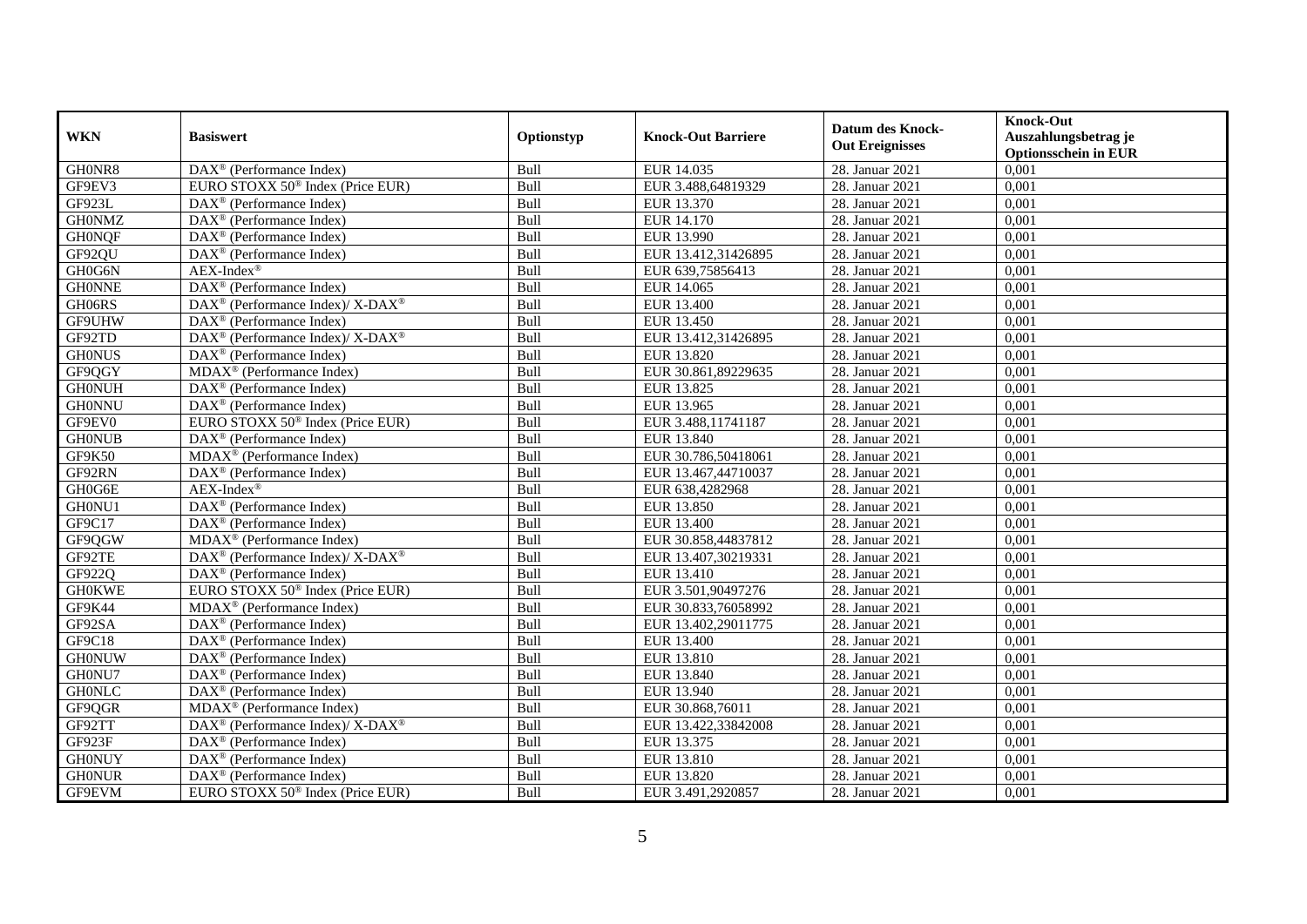| <b>WKN</b>    | <b>Basiswert</b>                                                          | Optionstyp | <b>Knock-Out Barriere</b> | <b>Datum des Knock-</b><br><b>Out Ereignisses</b> | <b>Knock-Out</b><br>Auszahlungsbetrag je<br><b>Optionsschein in EUR</b> |
|---------------|---------------------------------------------------------------------------|------------|---------------------------|---------------------------------------------------|-------------------------------------------------------------------------|
| <b>GH0NTV</b> | $\overline{\text{DAX}^{\otimes}}$ (Performance Index)                     | Bull       | EUR 13.870                | 28. Januar 2021                                   | 0,001                                                                   |
| GH0NL9        | DAX <sup>®</sup> (Performance Index)                                      | Bull       | EUR 13.935                | 28. Januar 2021                                   | 0,001                                                                   |
| GH0G6S        | $AEX-Index^{\circledR}$                                                   | Bull       | EUR 636,43789682          | 28. Januar 2021                                   | 0,001                                                                   |
| <b>GHONTK</b> | $DAX^{\circledast}$ (Performance Index)                                   | Bull       | EUR 13.880                | 28. Januar 2021                                   | 0,001                                                                   |
| GF92UE        | DAX <sup>®</sup> (Performance Index)                                      | Bull       | EUR 13.417,32634449       | 28. Januar 2021                                   | 0,001                                                                   |
| GF9QHS        | MDAX <sup>®</sup> (Performance Index)                                     | Bull       | EUR 30.879,08185332       | 28. Januar 2021                                   | 0,001                                                                   |
| GH0NL8        | DAX <sup>®</sup> (Performance Index)                                      | Bull       | EUR 13.925                | 28. Januar 2021                                   | 0,001                                                                   |
| GF92TU        | $DAX^{\circledast}$ (Performance Index)/ $\overline{X-DAX^{\circledast}}$ | Bull       | EUR 13.417,32634449       | 28. Januar 2021                                   | 0,001                                                                   |
| GF923E        | $DAX^{\otimes}$ (Performance Index)                                       | Bull       | EUR 13.375                | 28. Januar 2021                                   | 0,001                                                                   |
| <b>GH0NUV</b> | DAX <sup>®</sup> (Performance Index)                                      | Bull       | EUR 13.810                | 28. Januar 2021                                   | 0,001                                                                   |
| GH06PN        | DAX <sup>®</sup> (Performance Index)                                      | Bull       | EUR 13.375                | 28. Januar 2021                                   | 0,001                                                                   |
| GF9UHX        | $\overline{\text{DAX}^{\otimes}}$ (Performance Index)                     | Bull       | EUR 13.425                | 28. Januar 2021                                   | 0,001                                                                   |
| GH0NM2        | $DAX^{\circledast}$ (Performance Index)                                   | Bull       | EUR 13.905                | 28. Januar 2021                                   | 0,001                                                                   |
| <b>GH0NMC</b> | DAX <sup>®</sup> (Performance Index)                                      | Bull       | EUR 14.125                | 28. Januar 2021                                   | 0,001                                                                   |
| GH0NV7        | $DAX^{\circledast}$ (Performance Index)                                   | Bull       | EUR 13.790                | 28. Januar 2021                                   | 0,001                                                                   |
| <b>GH0NME</b> | DAX <sup>®</sup> (Performance Index)                                      | Bull       | <b>EUR 14.080</b>         | 28. Januar 2021                                   | 0,001                                                                   |
| <b>GH0G50</b> | $AEX-Index^{\circledR}$                                                   | Bull       | EUR 637,76816415          | 28. Januar 2021                                   | 0,001                                                                   |
| GH0NV6        | $DAX^{\circledR}$ (Performance Index)                                     | Bull       | EUR 13.790                | 28. Januar 2021                                   | 0,001                                                                   |
| GF9235        | $DAX^{\otimes}$ (Performance Index)                                       | Bull       | EUR 13.390                | 28. Januar 2021                                   | 0,001                                                                   |
| <b>GH0NLL</b> | DAX <sup>®</sup> (Performance Index)                                      | Bull       | EUR 13.975                | 28. Januar 2021                                   | 0,001                                                                   |
| GF9UHY        | DAX <sup>®</sup> (Performance Index)                                      | Bull       | EUR 13.400                | 28. Januar 2021                                   | 0,001                                                                   |
| GH0NV0        | $DAX^{\otimes}$ (Performance Index)                                       | Bull       | <b>EUR 13.800</b>         | 28. Januar 2021                                   | 0,001                                                                   |
| GH06PM        | $\overline{\text{DAX}}^{\textcirc}$ (Performance Index)                   | Bull       | EUR 13.400                | 28. Januar 2021                                   | 0,001                                                                   |
| GH0NL0        | DAX <sup>®</sup> (Performance Index)                                      | Bull       | EUR 13.930                | 28. Januar 2021                                   | 0,001                                                                   |
| GH0NU9        | DAX <sup>®</sup> (Performance Index)                                      | Bull       | EUR 13.840                | 28. Januar 2021                                   | 0,001                                                                   |
| GF92R0        | DAX <sup>®</sup> (Performance Index)                                      | Bull       | EUR 13.427,35049569       | 28. Januar 2021                                   | 0,001                                                                   |
| GH0G45        | $AEX-Index^{\circledR}$                                                   | Bull       | EUR 639,09843147          | 28. Januar 2021                                   | 0,001                                                                   |
| GF9234        | DAX <sup>®</sup> (Performance Index)                                      | Bull       | EUR 13.390                | 28. Januar 2021                                   | 0,001                                                                   |
| GH0NL4        | DAX <sup>®</sup> (Performance Index)                                      | Bull       | EUR 13.970                | 28. Januar 2021                                   | 0,001                                                                   |
| <b>GHONUT</b> | $DAX^{\otimes}$ (Performance Index)                                       | Bull       | <b>EUR 13.820</b>         | 28. Januar 2021                                   | 0,001                                                                   |
| <b>GH0NUF</b> | DAX <sup>®</sup> (Performance Index)                                      | Bull       | EUR 13.830                | 28. Januar 2021                                   | 0,001                                                                   |
| GH0NN4        | $DAX^{\circledast}$ (Performance Index)                                   | Bull       | EUR 14.140                | 28. Januar 2021                                   | 0,001                                                                   |
| GF923M        | DAX <sup>®</sup> (Performance Index)                                      | Bull       | EUR 13.370                | 28. Januar 2021                                   | 0,001                                                                   |
| GH0G4P        | $AEX-Index^{\circledR}$                                                   | Bull       | EUR 641,74896411          | 28. Januar 2021                                   | 0,001                                                                   |
| GF92R2        | DAX <sup>®</sup> (Performance Index)                                      | Bull       | EUR 13.407,30219331       | 28. Januar 2021                                   | 0,001                                                                   |
| <b>GH0NUU</b> | DAX <sup>®</sup> (Performance Index)                                      | Bull       | EUR 13.820                | 28. Januar 2021                                   | 0,001                                                                   |
| GH0NN7        | $DAX^{\circledast}$ (Performance Index)                                   | Bull       | EUR 14.130                | 28. Januar 2021                                   | 0,001                                                                   |
| GF9ULF        | $DAX^{\circledast}$ (Performance Index)/ X-DAX <sup>®</sup>               | Bull       | EUR 13.400                | 28. Januar 2021                                   | 0,001                                                                   |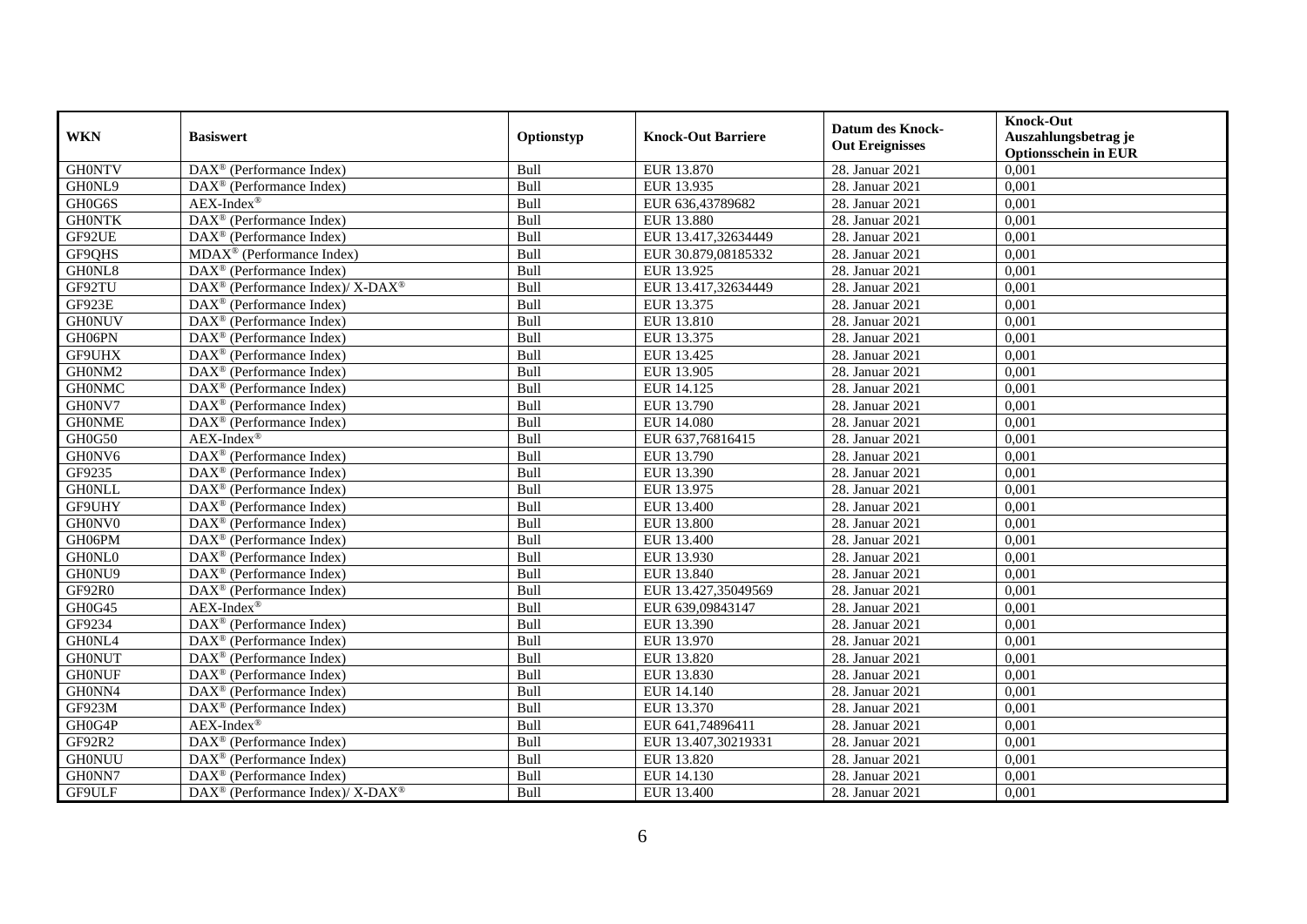| <b>WKN</b>    | <b>Basiswert</b>                                         | Optionstyp | <b>Knock-Out Barriere</b> | <b>Datum des Knock-</b><br><b>Out Ereignisses</b> | <b>Knock-Out</b><br>Auszahlungsbetrag je |
|---------------|----------------------------------------------------------|------------|---------------------------|---------------------------------------------------|------------------------------------------|
|               |                                                          |            |                           |                                                   | <b>Optionsschein in EUR</b>              |
| <b>GF922R</b> | DAX <sup>®</sup> (Performance Index)                     | Bull       | EUR 13.410                | 28. Januar 2021                                   | 0,001                                    |
| GH0G6C        | $AEX-Index^{\circledR}$                                  | Bull       | EUR 635,10762949          | 28. Januar 2021                                   | 0,001                                    |
| <b>GH0NNF</b> | DAX <sup>®</sup> (Performance Index)                     | Bull       | EUR 14.070                | 28. Januar 2021                                   | 0,001                                    |
| GF9FFT        | DAX <sup>®</sup> (Performance Index)                     | Bull       | EUR 13.440                | 28. Januar 2021                                   | 0,001                                    |
| GF92RC        | DAX <sup>®</sup> (Performance Index)                     | Bull       | EUR 13.422,33842008       | 28. Januar 2021                                   | 0,001                                    |
| <b>GH0NUA</b> | DAX <sup>®</sup> (Performance Index)                     | Bull       | EUR 13.840                | 28. Januar 2021                                   | 0,001                                    |
| GF9FFU        | $DAX^{\circledast}$ (Performance Index)                  | Bull       | EUR 13.440                | 28. Januar 2021                                   | 0,001                                    |
| <b>GH0NNK</b> | $DAX^{\circledcirc}$ (Performance Index)                 | Bull       | EUR 14.020                | 28. Januar 2021                                   | 0,001                                    |
| <b>GH0NUC</b> | $\overline{\text{DAX}^{\otimes}}$ (Performance Index)    | Bull       | EUR 13.840                | 28. Januar 2021                                   | 0,001                                    |
| GF92R9        | $DAX^{\circledR}$ (Performance Index)                    | Bull       | EUR 13.462,43502477       | 28. Januar 2021                                   | 0,001                                    |
| GH0NV9        | $\text{DAX}^{\textcircled{}}$ (Performance Index)        | Bull       | EUR 13.790                | 28. Januar 2021                                   | 0,001                                    |
| GF922X        | $\overline{\text{DAX}}^{\textcirc}$ (Performance Index)  | Bull       | EUR 13.400                | 28. Januar 2021                                   | 0,001                                    |
| GF92SK        | $\overline{\text{DAX}^{\otimes}}$ (Performance Index)    | Bull       | EUR 13.457,42294918       | 28. Januar 2021                                   | 0,001                                    |
| GF9FFR        | $DAX^{\circledcirc}$ (Performance Index)                 | Bull       | EUR 13.460                | 28. Januar 2021                                   | 0,001                                    |
| <b>GH0NUP</b> | $DAX^{\circledast}$ (Performance Index)                  | Bull       | EUR 13.820                | 28. Januar 2021                                   | 0,001                                    |
| GF922Y        | $\overline{\text{DAX}^{\otimes}}$ (Performance Index)    | Bull       | EUR 13.400                | 28. Januar 2021                                   | 0,001                                    |
| GF92QY        | DAX <sup>®</sup> (Performance Index)                     | Bull       | EUR 13.397,27804215       | 28. Januar 2021                                   | 0,001                                    |
| GF9FFS        | $DAX^{\circledR}$ (Performance Index)                    | Bull       | EUR 13.460                | 28. Januar 2021                                   | 0,001                                    |
| <b>GH0NUM</b> | DAX <sup>®</sup> (Performance Index)                     | Bull       | EUR 13.825                | 28. Januar 2021                                   | 0,001                                    |
| GF945U        | DAX <sup>®</sup> (Performance Index)                     | Bull       | EUR 13.475                | 28. Januar 2021                                   | 0,001                                    |
| GF92S5        | $\overline{\text{DAX}^{\otimes}}$ (Performance Index)    | Bull       | EUR 13.437,37464685       | 28. Januar 2021                                   | 0,001                                    |
| GF946W        | $\text{DAX}^{\textcircled{}}$ (Performance Index)        | Bull       | EUR 13.420                | 28. Januar 2021                                   | 0,001                                    |
| <b>GH0NUN</b> | $\overline{\text{DAX}^{\otimes}}$ (Performance Index)    | Bull       | EUR 13.825                | 28. Januar 2021                                   | 0,001                                    |
| GF92RQ        | $\text{DAX}^{\otimes}$ (Performance Index)               | Bull       | EUR 13.452,41087362       | 28. Januar 2021                                   | 0,001                                    |
| GF946X        | $\text{DAX}^{\otimes}$ (Performance Index)               | Bull       | EUR 13.420                | 28. Januar 2021                                   | 0,001                                    |
| GH06PJ        | DAX <sup>®</sup> (Performance Index)                     | Bull       | EUR 13.475                | 28. Januar 2021                                   | 0,001                                    |
| <b>GH0NUZ</b> | $\overline{\text{DAX}^{\otimes}}$ (Performance Index)    | Bull       | EUR 13.810                | 28. Januar 2021                                   | 0,001                                    |
| GF945T        | DAX <sup>®</sup> (Performance Index)                     | Bull       | EUR 13.475                | 28. Januar 2021                                   | 0,001                                    |
| GH0NV5        | $DAX^{\circledR}$ (Performance Index)                    | Bull       | EUR 13.790                | 28. Januar 2021                                   | 0,001                                    |
| <b>GH0NUX</b> | $DAX^{\otimes}$ (Performance Index)                      | Bull       | EUR 13.810                | 28. Januar 2021                                   | 0,001                                    |
| GF9C19        | DAX <sup>®</sup> (Performance Index)                     | Bull       | EUR 13.375                | 28. Januar 2021                                   | 0,001                                    |
| GF9282        | DAX <sup>®</sup> (Performance Index)/X-DAX <sup>®</sup>  | Bull       | <b>EUR 13.400</b>         | 28. Januar 2021                                   | 0,001                                    |
| GF9C1A        | $\overline{\text{DAX}^{\otimes}}$ (Performance Index)    | Bull       | EUR 13.375                | 28. Januar 2021                                   | 0,001                                    |
| <b>GH0NUK</b> | $DAX^{\otimes}$ (Performance Index)                      | Bull       | EUR 13.825                | 28. Januar 2021                                   | 0,001                                    |
| GF9FK3        | DAX <sup>®</sup> (Performance Index)/ X-DAX <sup>®</sup> | Bull       | EUR 13.400                | 28. Januar 2021                                   | 0,001                                    |
| <b>GH0NUL</b> | $\text{DAX}^{\otimes}$ (Performance Index)               | Bull       | EUR 13.825                | 28. Januar 2021                                   | 0,001                                    |
| <b>GHONTP</b> | DAX <sup>®</sup> (Performance Index)                     | Bull       | EUR 13.875                | 28. Januar 2021                                   | 0,001                                    |
| GF9C12        | $DAX^{\circledast}$ (Performance Index)                  | Bull       | EUR 13.475                | 28. Januar 2021                                   | 0,001                                    |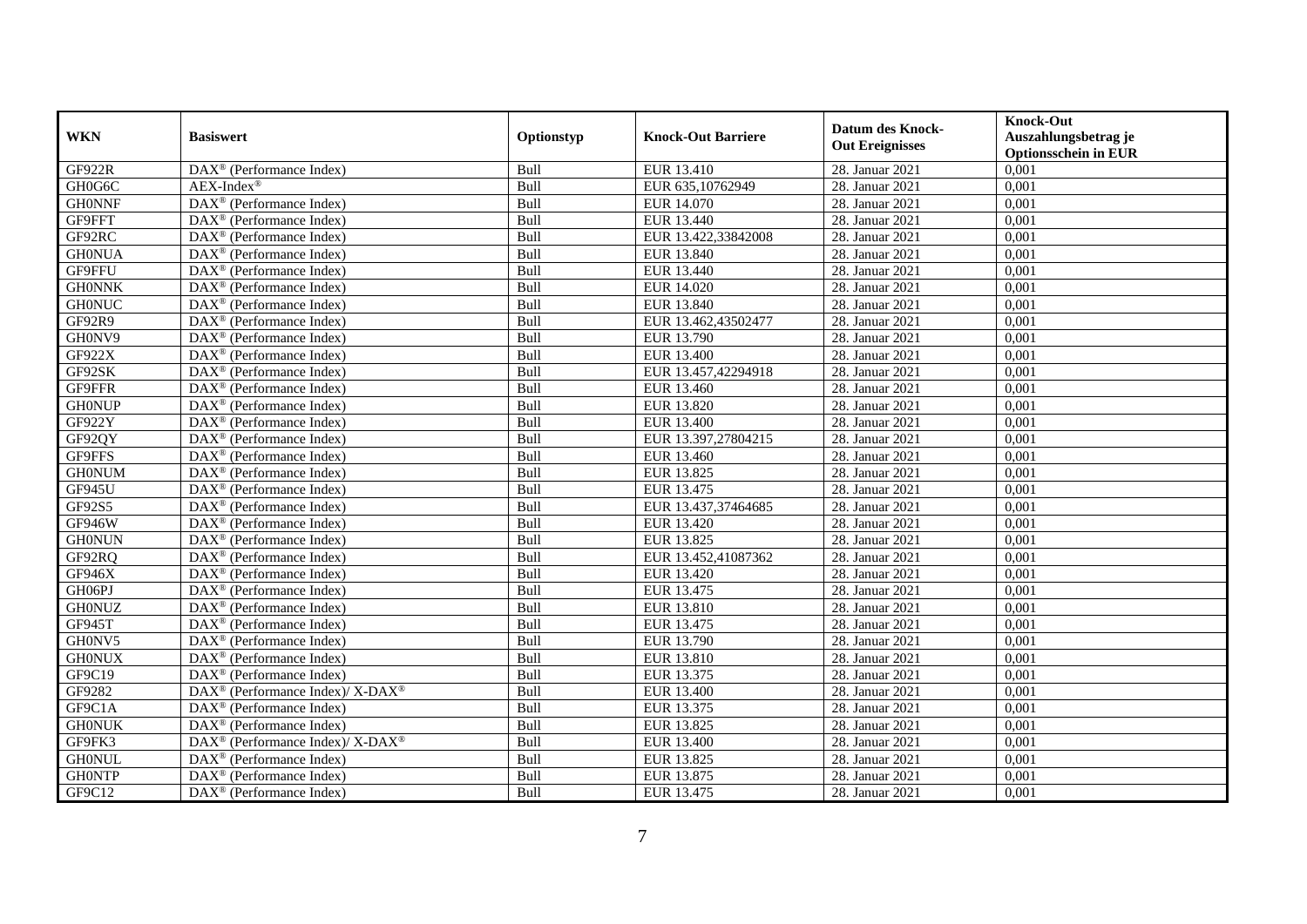|               | <b>Basiswert</b>                                        | Optionstyp |                           | <b>Datum des Knock-</b><br><b>Out Ereignisses</b> | <b>Knock-Out</b>            |
|---------------|---------------------------------------------------------|------------|---------------------------|---------------------------------------------------|-----------------------------|
| <b>WKN</b>    |                                                         |            | <b>Knock-Out Barriere</b> |                                                   | Auszahlungsbetrag je        |
|               |                                                         |            |                           |                                                   | <b>Optionsschein in EUR</b> |
| GF9C13        | DAX <sup>®</sup> (Performance Index)                    | Bull       | EUR 13.450                | 28. Januar 2021                                   | 0,001                       |
| GH0NV2        | DAX <sup>®</sup> (Performance Index)                    | Bull       | <b>EUR 13.800</b>         | 28. Januar 2021                                   | 0,001                       |
| GF9FFY        | $DAX^{\circledast}$ (Performance Index)                 | Bull       | EUR 13.410                | 28. Januar 2021                                   | 0,001                       |
| GF9FFZ        | DAX <sup>®</sup> (Performance Index)                    | Bull       | EUR 13.410                | 28. Januar 2021                                   | 0,001                       |
| GH0JQ5        | DAX <sup>®</sup> (Performance Index)/X-DAX <sup>®</sup> | Bull       | EUR 13.400                | 28. Januar 2021                                   | 0,001                       |
| <b>GH0NUD</b> | DAX <sup>®</sup> (Performance Index)                    | Bull       | <b>EUR 13.830</b>         | 28. Januar 2021                                   | 0,001                       |
| GF946J        | DAX <sup>®</sup> (Performance Index)                    | Bull       | EUR 13.440                | 28. Januar 2021                                   | 0.001                       |
| <b>GH0NTZ</b> | $\overline{\text{DAX}}^{\textcirc}$ (Performance Index) | Bull       | EUR 13.860                | 28. Januar 2021                                   | 0,001                       |
| GF946K        | DAX <sup>®</sup> (Performance Index)                    | Bull       | EUR 13.440                | 28. Januar 2021                                   | 0,001                       |
| <b>GH0NUG</b> | DAX <sup>®</sup> (Performance Index)                    | Bull       | EUR 13.830                | 28. Januar 2021                                   | 0,001                       |
| <b>GF946S</b> | $\overline{\text{DAX}^{\otimes}}$ (Performance Index)   | Bull       | EUR 13.425                | 28. Januar 2021                                   | 0,001                       |
| GF9UHZ        | DAX <sup>®</sup> (Performance Index)                    | Bull       | EUR 13.375                | 28. Januar 2021                                   | 0,001                       |
| GF9460        | DAX <sup>®</sup> (Performance Index)                    | Bull       | EUR 13.470                | 28. Januar 2021                                   | 0,001                       |
| GF9461        | DAX <sup>®</sup> (Performance Index)                    | Bull       | EUR 13.470                | 28. Januar 2021                                   | 0,001                       |
| GF9467        | DAX <sup>®</sup> (Performance Index)                    | Bull       | EUR 13.460                | 28. Januar 2021                                   | 0,001                       |
| GF9468        | DAX <sup>®</sup> (Performance Index)                    | Bull       | EUR 13.460                | 28. Januar 2021                                   | 0,001                       |
| GF9C11        | DAX <sup>®</sup> (Performance Index)                    | Bull       | EUR 13.475                | 28. Januar 2021                                   | 0,001                       |
| GF9FFW        | DAX <sup>®</sup> (Performance Index)                    | Bull       | EUR 13.430                | 28. Januar 2021                                   | 0,001                       |
| GF9FFX        | $DAX^{\circledast}$ (Performance Index)                 | Bull       | EUR 13.420                | 28. Januar 2021                                   | 0,001                       |
| GF946D        | DAX <sup>®</sup> (Performance Index)                    | Bull       | EUR 13.450                | 28. Januar 2021                                   | 0,001                       |
| GF9C15        | DAX <sup>®</sup> (Performance Index)                    | Bull       | EUR 13.425                | 28. Januar 2021                                   | 0,001                       |
| GF9C16        | $DAX^{\circledR}$ (Performance Index)                   | Bull       | EUR 13.425                | 28. Januar 2021                                   | 0,001                       |
| GH0NV1        | $DAX^{\circledR}$ (Performance Index)                   | Bull       | <b>EUR 13.800</b>         | 28. Januar 2021                                   | 0,001                       |
| GF9K2T        | MDAX <sup>®</sup> (Performance Index)                   | Bull       | EUR 30.654,06806856       | 28. Januar 2021                                   | 0,001                       |
| <b>GH0DNE</b> | TecDAX <sup>®</sup> (Performance Index)                 | Bull       | EUR 3.316,03              | 28. Januar 2021                                   | 0,001                       |
| GF9F3P        | <b>RWE AG</b>                                           | Bull       | EUR 34,37011354           | 28. Januar 2021                                   | 0,001                       |
| GH07B1        | Siemens Gamesa Renewable Energy, S.A.                   | Bull       | EUR 32,41166241           | 28. Januar 2021                                   | 0,001                       |
| GF6UN4        | Deutsche Börse AG                                       | Bull       | EUR 130,81984698          | 28. Januar 2021                                   | 0,001                       |
| GH07B2        | Siemens Gamesa Renewable Energy, S.A.                   | Bull       | EUR 32,02128104           | 28. Januar 2021                                   | 0,001                       |
| GF9F2U        | <b>RWE AG</b>                                           | Bull       | EUR 34,21993827           | 28. Januar 2021                                   | 0,001                       |
| GH0HY6        | Zalando SE                                              | Bull       | EUR 93,910841             | 28. Januar 2021                                   | 0,001                       |
| GF7H12        | Deutsche Börse AG                                       | Bull       | EUR 131,45402587          | 28. Januar 2021                                   | 0,001                       |
| GF8Y7J        | Airbus SE                                               | Bull       | EUR 82,93031732           | 28. Januar 2021                                   | 0,001                       |
| GF9F2Z        | <b>RWE AG</b>                                           | Bull       | EUR 34,0797747            | 28. Januar 2021                                   | 0,001                       |
| GF9M89        | Allianz SE                                              | Bull       | EUR 188,49227944          | 28. Januar 2021                                   | 0,001                       |
| GH0HY5        | Zalando SE                                              | Bull       | EUR 94,40100198           | 28. Januar 2021                                   | 0,001                       |
| GH07B4        | Siemens Gamesa Renewable Energy, S.A.                   | Bull       | EUR 32,81205354           | 28. Januar 2021                                   | 0,001                       |
| GF88LV        | Allianz SE                                              | Bull       | EUR 187,69057348          | 28. Januar 2021                                   | 0,001                       |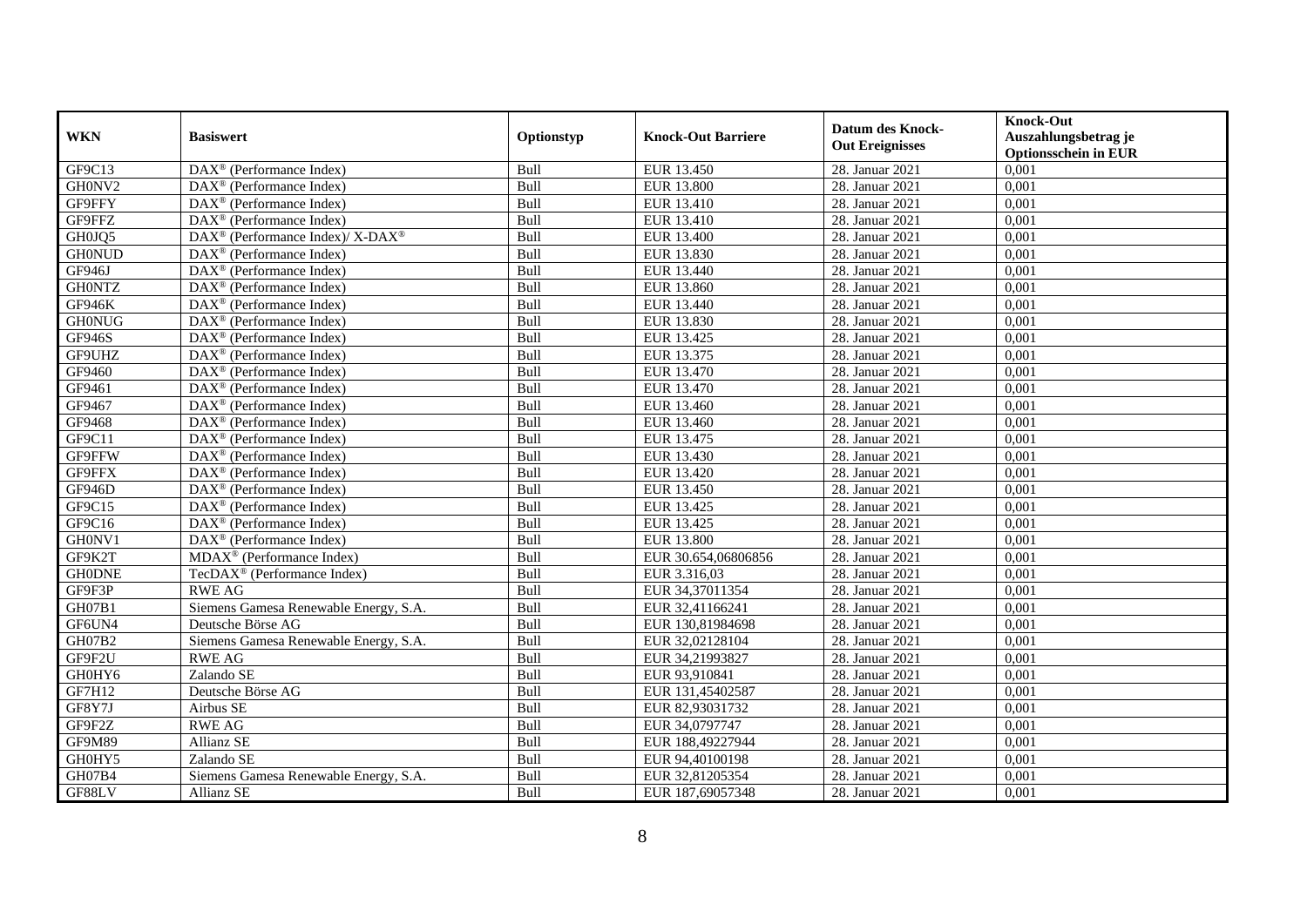| <b>WKN</b>    | <b>Basiswert</b>             | Optionstyp  | <b>Knock-Out Barriere</b> | <b>Datum des Knock-</b><br><b>Out Ereignisses</b> | <b>Knock-Out</b><br>Auszahlungsbetrag je<br><b>Optionsschein in EUR</b> |
|---------------|------------------------------|-------------|---------------------------|---------------------------------------------------|-------------------------------------------------------------------------|
| <b>GH0KLP</b> | <b>Bayer AG</b>              | Bull        | EUR 49,67609246           | 28. Januar 2021                                   | 0,001                                                                   |
| GH09NW        | Delivery Hero AG             | Bull        | EUR 123,1242598           | 28. Januar 2021                                   | 0,001                                                                   |
| GF7H0X        | Deutsche Börse AG            | Bull        | EUR 130,59038599          | 28. Januar 2021                                   | 0,001                                                                   |
| GH0795        | Kion Group AG                | Bull        | EUR 69,05746104           | 28. Januar 2021                                   | 0,001                                                                   |
| GF9F2W        | <b>RWE AG</b>                | Bull        | EUR 34,14985648           | 28. Januar 2021                                   | 0,001                                                                   |
| GH07AP        | Schneider Electric SE        | Bull        | EUR 120,91792363          | 28. Januar 2021                                   | 0,001                                                                   |
| GF8HHL        | Alstom S.A.                  | Bull        | EUR 43,67621601           | 28. Januar 2021                                   | 0,001                                                                   |
| GH09S2        | Delivery Hero AG             | Bull        | EUR 122,47355022          | 28. Januar 2021                                   | 0,001                                                                   |
| GF9F2X        | <b>RWE AG</b>                | Bull        | EUR 33,85951761           | 28. Januar 2021                                   | 0,001                                                                   |
| GH09GK        | Takeaway.com NV              | Bull        | EUR 87,3552558            | 28. Januar 2021                                   | 0,001                                                                   |
| <b>GH0KSS</b> | <b>UBS</b> Group AG          | Bull        | CHF 12,84078182           | 28. Januar 2021                                   | 0,001                                                                   |
| GF8HRL        | Lanxess AG                   | Bull        | EUR 60,44461762           | 28. Januar 2021                                   | 0,001                                                                   |
| GH07AQ        | Schneider Electric SE        | Bull        | EUR 120,25744337          | 28. Januar 2021                                   | 0,001                                                                   |
| <b>GH0GEF</b> | Talanx AG                    | Bull        | EUR 30,57741845           | 28. Januar 2021                                   | 0,001                                                                   |
| GH0GE9        | <b>VERBUND AG</b>            | Bull        | EUR 72,92769312           | 28. Januar 2021                                   | 0,001                                                                   |
| GF71GW        | Heineken N.V.                | Bull        | EUR 85,87504828           | 28. Januar 2021                                   | 0,001                                                                   |
| <b>GH0HZN</b> | Novartis AG                  | Bull        | CHF 82,89550446           | 28. Januar 2021                                   | 0,001                                                                   |
| <b>GH0DVP</b> | <b>GEA Group AG</b>          | <b>Bull</b> | EUR 28.17069992           | 28. Januar 2021                                   | 0,001                                                                   |
| GH09JV        | Merck KGaA                   | Bull        | EUR 135,14736836          | 28. Januar 2021                                   | 0,001                                                                   |
| <b>GH0GEB</b> | Talanx AG                    | Bull        | EUR 30,77746699           | 28. Januar 2021                                   | 0,001                                                                   |
| <b>GH0DYA</b> | Porsche Automobil Holding SE | Bull        | EUR 57,45786741           | 28. Januar 2021                                   | 0,001                                                                   |
| GF6DNG        | <b>Allianz SE</b>            | Bull        | EUR 186,31150661          | 28. Januar 2021                                   | 0,001                                                                   |
| GF9ZMJ        | Continental AG               | Bull        | EUR 112,46536561          | 28. Januar 2021                                   | 0,001                                                                   |
| GF7VV2        | Henkel AG & Co KGaA          | Bull        | EUR 87,44131142           | 28. Januar 2021                                   | 0,001                                                                   |
| GF6UM6        | AXA S.A.                     | Bull        | EUR 18,39858225           | 28. Januar 2021                                   | 0,001                                                                   |
| <b>GH0GDW</b> | <b>VERBUND AG</b>            | Bull        | EUR 71,89744318           | 28. Januar 2021                                   | 0,001                                                                   |
| GH09JS        | Merck KGaA                   | Bull        | EUR 136,63833222          | 28. Januar 2021                                   | 0,001                                                                   |
| <b>GH0GEE</b> | Talanx AG                    | Bull        | EUR 30,3673675            | 28. Januar 2021                                   | 0,001                                                                   |
| <b>GH0DYE</b> | Porsche Automobil Holding SE | Bull        | EUR 56,70750348           | 28. Januar 2021                                   | 0,001                                                                   |
| GF6DNJ        | <b>Allianz SE</b>            | Bull        | EUR 185,54752288          | 28. Januar 2021                                   | 0,001                                                                   |
| GF7VV1        | Henkel AG & Co KGaA          | Bull        | EUR 86,89838503           | 28. Januar 2021                                   | 0,001                                                                   |
| <b>GH078S</b> | STMicroelectronics N.V.      | Bull        | EUR 30,50741909           | 28. Januar 2021                                   | 0,001                                                                   |
| <b>GH0GDX</b> | <b>VERBUND AG</b>            | Bull        | EUR 72,41756936           | 28. Januar 2021                                   | 0,001                                                                   |
| GF6UM7        | AXA S.A.                     | Bull        | EUR 18,31819525           | 28. Januar 2021                                   | 0,001                                                                   |
| GH0DY9        | Porsche Automobil Holding SE | Bull        | EUR 57,08768786           | 28. Januar 2021                                   | 0,001                                                                   |
| GF6UL6        | MTU Aero Engines AG          | Bull        | EUR 190,89861409          | 28. Januar 2021                                   | 0,001                                                                   |
| GF6UA0        | Allianz SE                   | Bull        | EUR 187,35202748          | 28. Januar 2021                                   | 0,001                                                                   |
| GF8HJJ        | Henkel AG & Co KGaA          | Bull        | EUR 87,02511283           | 28. Januar 2021                                   | 0,001                                                                   |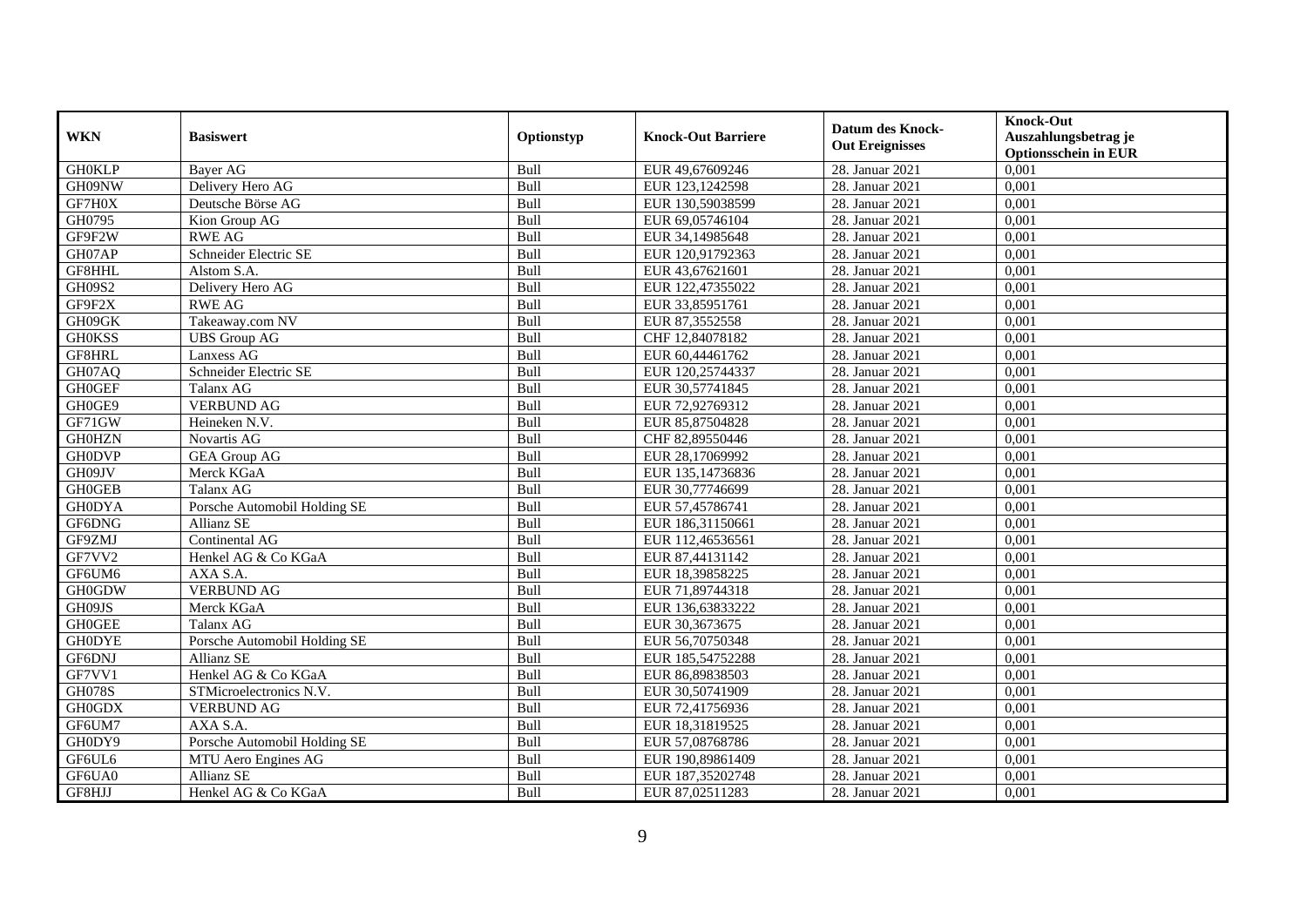|               | <b>Basiswert</b>                            |            |                           | <b>Datum des Knock-</b><br><b>Out Ereignisses</b> | <b>Knock-Out</b>            |
|---------------|---------------------------------------------|------------|---------------------------|---------------------------------------------------|-----------------------------|
| <b>WKN</b>    |                                             | Optionstyp | <b>Knock-Out Barriere</b> |                                                   | Auszahlungsbetrag je        |
|               |                                             |            |                           |                                                   | <b>Optionsschein in EUR</b> |
| GH09G2        | $K+SAG$                                     | Bull       | EUR 9,46241792            | 28. Januar 2021                                   | 0,001                       |
| GF8HJQ        | Henkel AG & Co KGaA                         | Bull       | EUR 86,55296921           | 28. Januar 2021                                   | 0,001                       |
| <b>GH0DTT</b> | ASML Holding N.V.                           | Bull       | EUR 436,11414846          | 28. Januar 2021                                   | 0,001                       |
| GH0G5T        | Volkswagen AG                               | Bull       | EUR 155,49420135          | 28. Januar 2021                                   | 0,001                       |
| <b>GH0GBB</b> | Deutsche Lufthansa AG                       | Bear       | EUR 10,54640619           | 28. Januar 2021                                   | 0,001                       |
| <b>GH0DTW</b> | ASML Holding N.V.                           | Bull       | EUR 429,34974114          | 28. Januar 2021                                   | 0,001                       |
| GH01ZX        | Iberdrola S.A.                              | Bull       | EUR 11,13969097           | 28. Januar 2021                                   | 0.001                       |
| GF6HCH        | <b>Straumann Holding AG</b>                 | Bull       | CHF 977,16463172          | 28. Januar 2021                                   | 0,001                       |
| <b>GH0GBC</b> | Deutsche Lufthansa AG                       | Bear       | EUR 10,49642322           | 28. Januar 2021                                   | 0,001                       |
| <b>GH0DST</b> | ASML Holding N.V.                           | Bull       | EUR 427,0982742           | 28. Januar 2021                                   | 0,001                       |
| GH01X9        | Iberdrola S.A.                              | Bull       | EUR 11,23977804           | 28. Januar 2021                                   | 0,001                       |
| GH078Q        | STMicroelectronics N.V.                     | Bull       | EUR 30,967984             | 28. Januar 2021                                   | 0,001                       |
| <b>GH0DTU</b> | ASML Holding N.V.                           | Bull       | EUR 433,86268153          | 28. Januar 2021                                   | 0,001                       |
| GH0G7R        | Baverische Motoren Werke AG (BMW)           | Bull       | EUR 69,26969087           | 28. Januar 2021                                   | 0.001                       |
| GH0G4N        | Volkswagen AG                               | Bull       | EUR 156,30443167          | 28. Januar 2021                                   | 0,001                       |
| GF9F3T        | <b>RWE AG</b>                               | Bull       | EUR 34,30003178           | 28. Januar 2021                                   | 0,001                       |
| <b>GH0DTV</b> | ASML Holding N.V.                           | Bull       | EUR 431,61121459          | 28. Januar 2021                                   | 0,001                       |
| GH07GR        | Commerzbank AG                              | Bull       | EUR 5,34321791            | 28. Januar 2021                                   | 0,001                       |
| GF7VVM        | Deutsche Wohnen AG                          | Bull       | EUR 40,78985869           | 28. Januar 2021                                   | 0,001                       |
| <b>GH0KMZ</b> | Koninklijke Philips N.V.                    | Bull       | EUR 46,03372806           | 28. Januar 2021                                   | 0,001                       |
| GF8YCN        | MTU Aero Engines AG                         | Bull       | EUR 190,32628234          | 28. Januar 2021                                   | 0,001                       |
| GH09KH        | Infineon Technologies AG                    | Bull       | EUR 31,0835453            | 28. Januar 2021                                   | 0,001                       |
| GF86BX        | Adecco Group AG                             | Bull       | CHF 53,86647799           | 28. Januar 2021                                   | 0,001                       |
| <b>GH0KMX</b> | Koninklijke Philips N.V.                    | Bull       | EUR 46,2737475            | 28. Januar 2021                                   | 0,001                       |
| GF6DRP        | Münchener Rückversicherungs-Gesellschaft AG | Bull       | EUR 219,96700045          | 28. Januar 2021                                   | 0,001                       |
| GF6HGF        | Münchener Rückversicherungs-Gesellschaft AG | Bull       | EUR 221,80180128          | 28. Januar 2021                                   | 0,001                       |
| GF06V3        | Nokia Oyj                                   | Bear       | EUR 4,53446124            | 28. Januar 2021                                   | 0,001                       |
| GF7W03        | MTU Aero Engines AG                         | Bull       | EUR 189,60196029          | 28. Januar 2021                                   | 0,001                       |
| GF06V4        | Nokia Ovi                                   | Bear       | EUR 4,63176729            | 28. Januar 2021                                   | 0,001                       |
| GH073Z        | ING Groep N.V.                              | Bull       | EUR 7,16431461            | 28. Januar 2021                                   | 0,001                       |
| GF7VX4        | Deutsche Wohnen AG                          | Bull       | EUR 40,62899164           | 28. Januar 2021                                   | 0,001                       |
| GF06V5        | Nokia Ovi                                   | Bear       | EUR 4,73880392            | 28. Januar 2021                                   | 0,001                       |
| <b>GH0KPA</b> | Deutsche Wohnen AG                          | Bull       | EUR 41,02389202           | 28. Januar 2021                                   | 0,001                       |
| GF8YCK        | MTU Aero Engines AG                         | Bull       | EUR 188,9514695           | 28. Januar 2021                                   | 0,001                       |
| <b>GH0GBH</b> | BT Group plc                                | Bull       | GBP 1,30043752            | 28. Januar 2021                                   | 0,001                       |
| <b>GH0GDV</b> | <b>VERBUND AG</b>                           | Bull       | EUR 71,3873194            | 28. Januar 2021                                   | 0,001                       |
| GH07CT        | Fresenius SE & Co KGaA                      | Bull       | EUR 37,13163685           | 28. Januar 2021                                   | 0,001                       |
| GH0HY7        | Zalando SE                                  | Bull       | EUR 93,41067675           | 28. Januar 2021                                   | 0,001                       |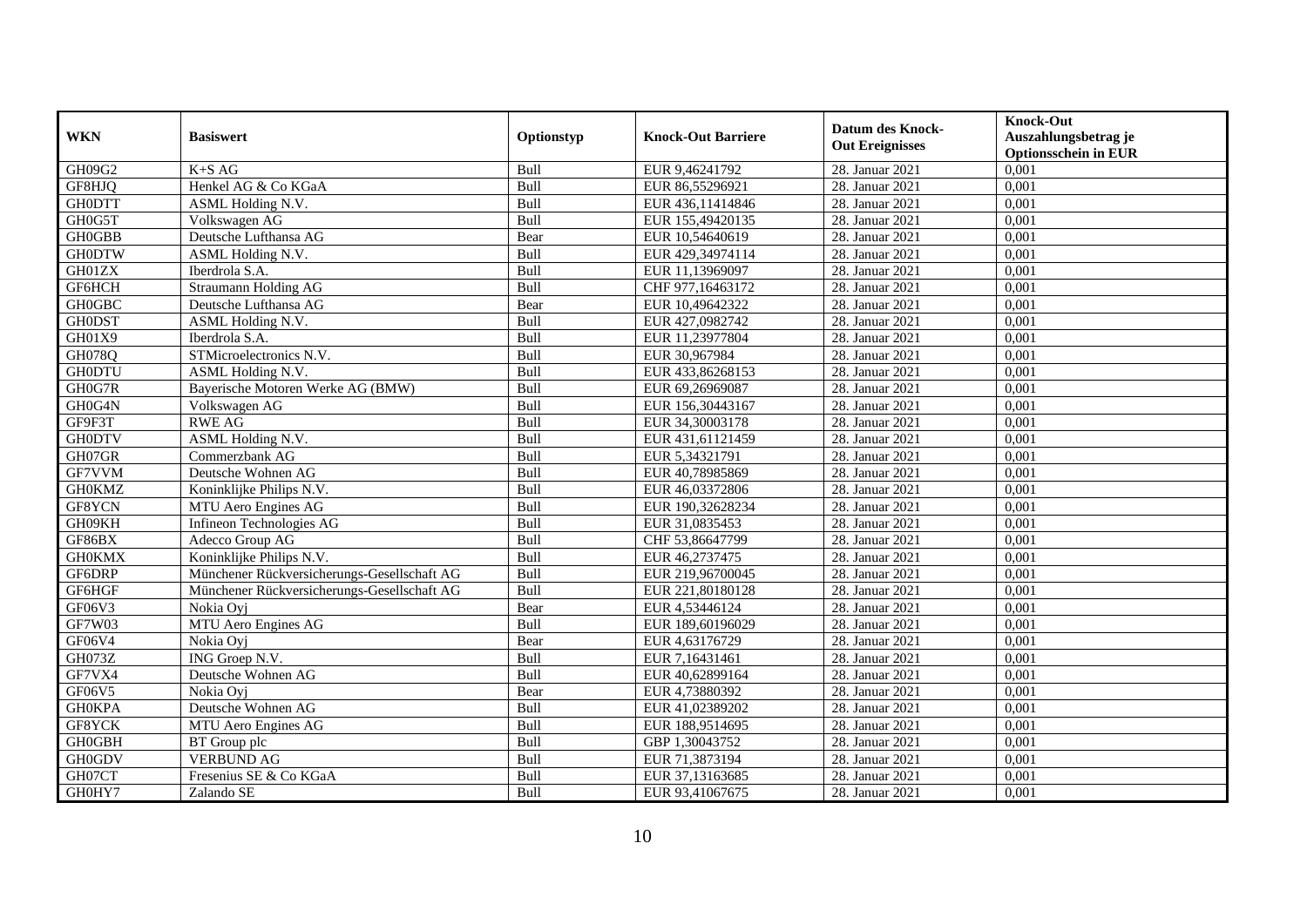| <b>WKN</b>    | <b>Basiswert</b>                                      | Optionstyp | <b>Knock-Out Barriere</b> | <b>Datum des Knock-</b><br><b>Out Ereignisses</b> | <b>Knock-Out</b><br>Auszahlungsbetrag je<br><b>Optionsschein in EUR</b> |
|---------------|-------------------------------------------------------|------------|---------------------------|---------------------------------------------------|-------------------------------------------------------------------------|
| GH0G8G        | Baverische Motoren Werke AG (BMW)                     | Bull       | EUR 68,91959135           | 28. Januar 2021                                   | 0,001                                                                   |
| <b>GH0HZQ</b> | <b>Novartis AG</b>                                    | Bull       | CHF 82,42547324           | 28. Januar 2021                                   | 0,001                                                                   |
| GH07B3        | Siemens Gamesa Renewable Energy, S.A.                 | Bull       | EUR 31,63089969           | 28. Januar 2021                                   | 0,001                                                                   |
| GH09NZ        | Delivery Hero AG                                      | Bull       | EUR 121,81282975          | 28. Januar 2021                                   | 0,001                                                                   |
| GF7VZH        | MTU Aero Engines AG                                   | Bull       | EUR 188,1541566           | 28. Januar 2021                                   | 0,001                                                                   |
| <b>GH0DNG</b> | TecDAX <sup>®</sup> (Performance Index)               | Bull       | EUR 3.312,68              | 28. Januar 2021                                   | 0,001                                                                   |
| GF9EV7        | EURO STOXX 50 <sup>®</sup> Index (Price EUR)          | Bull       | EUR 3.484,40194186        | 28. Januar 2021                                   | 0,001                                                                   |
| GF923S        | DAX <sup>®</sup> (Performance Index)                  | Bull       | EUR 13.360                | 28. Januar 2021                                   | 0,001                                                                   |
| GF8ZFK        | DAX <sup>®</sup> (Performance Index)                  | Bull       | EUR 13.343,04061689       | 28. Januar 2021                                   | 0,001                                                                   |
| GF9UJ0        | DAX <sup>®</sup> (Performance Index)                  | Bull       | EUR 13.350                | 28. Januar 2021                                   | 0,001                                                                   |
| GH06PP        | DAX <sup>®</sup> (Performance Index)                  | Bull       | EUR 13.350                | 28. Januar 2021                                   | 0,001                                                                   |
| GF9244        | $\overline{\text{DAX}^{\otimes}}$ (Performance Index) | Bull       | EUR 13.340                | 28. Januar 2021                                   | 0,001                                                                   |
| GF9EV8        | EURO STOXX 50 <sup>®</sup> Index (Price EUR)          | Bull       | EUR 3.483,87116045        | 28. Januar 2021                                   | 0,001                                                                   |
| GF9C1B        | $\text{DAX}^{\circledast}$ (Performance Index)        | Bull       | EUR 13.350                | 28. Januar 2021                                   | 0,001                                                                   |
| GF923Y        | $DAX^{\circledast}$ (Performance Index)               | Bull       | EUR 13.350                | 28. Januar 2021                                   | 0,001                                                                   |
| GF9C1C        | $DAX^{\circledast}$ (Performance Index)               | Bull       | EUR 13.350                | 28. Januar 2021                                   | 0,001                                                                   |
| GF9245        | DAX <sup>®</sup> (Performance Index)                  | Bull       | EUR 13.340                | 28. Januar 2021                                   | 0,001                                                                   |
| GF9K1K        | $MDAX^{\circledR}$ (Performance Index)                | Bull       | EUR 30.611,58837195       | 28. Januar 2021                                   | 0,001                                                                   |
| GF9EUN        | EURO STOXX 50 <sup>®</sup> Index (Price EUR)          | Bull       | EUR 3.480,69648663        | 28. Januar 2021                                   | 0,001                                                                   |
| GF923T        | $\overline{\text{DAX}^{\otimes}}$ (Performance Index) | Bull       | EUR 13.360                | 28. Januar 2021                                   | 0,001                                                                   |
| GF8ZHC        | DAX <sup>®</sup> (Performance Index)                  | Bull       | EUR 13.338,02820495       | 28. Januar 2021                                   | 0,001                                                                   |
| GH09P6        | CAC 40 <sup>®</sup> Index                             | Bull       | EUR 5.391,64              | 28. Januar 2021                                   | 0,001                                                                   |
| GF9EVB        | EURO STOXX 50 <sup>®</sup> Index (Price EUR)          | Bull       | EUR 3.485,99428614        | 28. Januar 2021                                   | 0,001                                                                   |
| GF923Z        | DAX <sup>®</sup> (Performance Index)                  | Bull       | EUR 13.350                | 28. Januar 2021                                   | 0,001                                                                   |
| GH09H0        | Royal Dutch Shell plc                                 | Bull       | EUR 15,41338631           | 28. Januar 2021                                   | 0,001                                                                   |
| GH0KN1        | Koninklijke Philips N.V.                              | Bull       | EUR 45,80370944           | 28. Januar 2021                                   | 0,001                                                                   |
| GF9ZMM        | Continental AG                                        | Bull       | EUR 111,64459665          | 28. Januar 2021                                   | 0,001                                                                   |
| GH07CY        | Wacker Chemie AG                                      | Bull       | EUR 112,48200425          | 28. Januar 2021                                   | 0,001                                                                   |
| GH09MT        | CAC 40 <sup>®</sup> Index                             | Bull       | EUR 5.397,29              | 28. Januar 2021                                   | 0,001                                                                   |
| GF8Y5Y        | Airbus SE                                             | Bull       | EUR 82,7597201            | 28. Januar 2021                                   | 0,001                                                                   |
| <b>GF9EUK</b> | EURO STOXX 50 <sup>®</sup> Index (Price EUR)          | Bull       | EUR 3.481,74803473        | 28. Januar 2021                                   | 0,001                                                                   |
| GF9EV6        | EURO STOXX 50 <sup>®</sup> Index (Price EUR)          | Bull       | EUR 3.486,52506758        | 28. Januar 2021                                   | 0,001                                                                   |
| <b>GH0KSD</b> | HelloFresh SE                                         | Bull       | EUR 66,9200657            | 28. Januar 2021                                   | 0,001                                                                   |
| GH0G4W        | Safran S.A.                                           | Bull       | EUR 103,37938701          | 28. Januar 2021                                   | 0,001                                                                   |
| GF9MEC        | Bayer AG                                              | Bull       | EUR 49,5913608            | 28. Januar 2021                                   | 0,001                                                                   |
| GH09H3        | Royal Dutch Shell plc                                 | Bull       | EUR 15,33331677           | 28. Januar 2021                                   | 0,001                                                                   |
| GF8HR6        | Lanxess AG                                            | Bull       | EUR 60,0721862            | 28. Januar 2021                                   | 0,001                                                                   |
| GF8YJF        | Deutsche Bank AG                                      | Bull       | EUR 8,3678572             | 28. Januar 2021                                   | 0,001                                                                   |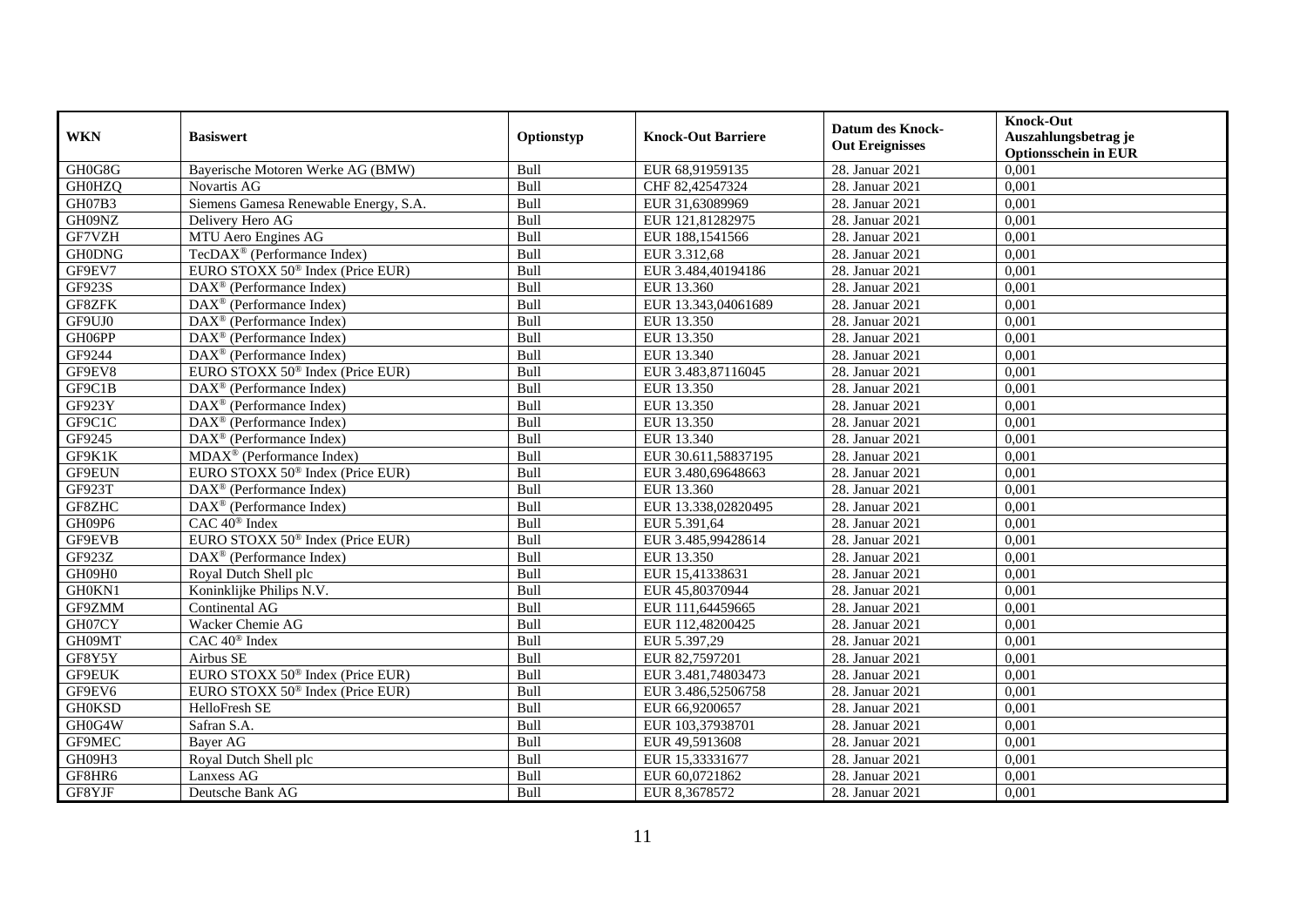|               | <b>Basiswert</b>                                             |            | <b>Knock-Out Barriere</b> | <b>Datum des Knock-</b><br><b>Out Ereignisses</b> | <b>Knock-Out</b>                                    |
|---------------|--------------------------------------------------------------|------------|---------------------------|---------------------------------------------------|-----------------------------------------------------|
| <b>WKN</b>    |                                                              | Optionstyp |                           |                                                   | Auszahlungsbetrag je<br><b>Optionsschein in EUR</b> |
| GF9F2Y        | <b>RWE AG</b>                                                | Bull       | EUR 33,70934235           | 28. Januar 2021                                   | 0,001                                               |
| GF8HHM        | Alstom S.A.                                                  | Bull       | EUR 42,96202636           | 28. Januar 2021                                   | 0,001                                               |
| GF6MMZ        | Airbus SE                                                    | Bull       | EUR 82,54257808           | 28. Januar 2021                                   | 0,001                                               |
| GH0KS1        | HelloFresh SE                                                | Bull       | EUR 67,26011685           | 28. Januar 2021                                   | 0,001                                               |
| GH0G4E        | $AEX-Index^{\circledR}$                                      | Bull       | EUR 633,78736418          | 28. Januar 2021                                   | 0,001                                               |
| GF8ZFW        | DAX <sup>®</sup> (Performance Index)                         | Bull       | EUR 13.328,00338104       | 28. Januar 2021                                   | 0,001                                               |
| <b>GF9EUB</b> | EURO STOXX 50 <sup>®</sup> Index (Price EUR)                 | Bull       | EUR 3.473,79632804        | 28. Januar 2021                                   | 0,001                                               |
| GF9UJ1        | DAX <sup>®</sup> (Performance Index)                         | Bull       | EUR 13.325                | 28. Januar 2021                                   | 0,001                                               |
| GF9EW9        | EURO STOXX 50 <sup>®</sup> Index (Price EUR)                 | Bull       | EUR 3.474,86790564        | 28. Januar 2021                                   | 0,001                                               |
| <b>GH0KRZ</b> | HelloFresh SE                                                | Bull       | EUR 67,600168             | 28. Januar 2021                                   | 0,001                                               |
| GH01ZJ        | Aegon N.V.                                                   | Bull       | EUR 3,33530701            | 28. Januar 2021                                   | 0,001                                               |
| GF924D        | DAX <sup>®</sup> (Performance Index)                         | Bull       | EUR 13.325                | 28. Januar 2021                                   | 0,001                                               |
| GF9K26        | MDAX <sup>®</sup> (Performance Index)                        | Bull       | EUR 30.535,85193978       | 28. Januar 2021                                   | 0,001                                               |
| GH0G4Y        | $AEX-Index^{\circledR}$                                      | Bull       | EUR 634,44749683          | 28. Januar 2021                                   | 0,001                                               |
| GF8ZFZ        | DAX <sup>®</sup> (Performance Index)                         | Bull       | EUR 13.322,99096909       | 28. Januar 2021                                   | 0,001                                               |
| GF9C1D        | $\overline{\text{DAX}^{\otimes}}$ (Performance Index)        | Bull       | EUR 13.325                | 28. Januar 2021                                   | 0,001                                               |
| GH06PQ        | $\overline{\text{DAX}}^{\textcirc}$ (Performance Index)      | Bull       | EUR 13.325                | 28. Januar 2021                                   | 0,001                                               |
| GF9EUT        | EURO STOXX 50 <sup>®</sup> Index (Price EUR)                 | Bull       | EUR 3.477,51179806        | 28. Januar 2021                                   | 0.001                                               |
| <b>GH0DNC</b> | TecDAX <sup>®</sup> (Performance Index)                      | Bull       | EUR 3.309,32              | 28. Januar 2021                                   | 0,001                                               |
| GF924E        | DAX <sup>®</sup> (Performance Index)                         | Bull       | EUR 13.325                | 28. Januar 2021                                   | 0,001                                               |
| GF9C1E        | $\overline{\text{DAX}^{\otimes}}$ (Performance Index)        | Bull       | EUR 13.325                | 28. Januar 2021                                   | 0,001                                               |
| GF9K1P        | MDAX <sup>®</sup> (Performance Index)                        | Bull       | EUR 30.578,40173488       | 28. Januar 2021                                   | 0,001                                               |
| GF8ZHT        | $\overline{\text{DAX}^{\otimes}}$ (Performance Index)        | Bull       | EUR 13.333,01579298       | 28. Januar 2021                                   | 0,001                                               |
| GH09MW        | $CAC 40$ <sup>®</sup> Index                                  | Bull       | EUR 5.386,02              | 28. Januar 2021                                   | 0,001                                               |
| <b>GH0DNK</b> | TecDAX <sup>®</sup> (Performance Index)                      | Bull       | EUR 3.305,97              | 28. Januar 2021                                   | 0,001                                               |
| <b>GF9EUR</b> | EURO STOXX 50 <sup>®</sup> Index (Price EUR)                 | Bull       | EUR 3.478,03256473        | 28. Januar 2021                                   | 0,001                                               |
| GF924K        | $\overline{\text{DAX}}^{\textcircled{}}$ (Performance Index) | Bull       | EUR 13.320                | 28. Januar 2021                                   | 0,001                                               |
| GH09MX        | $CAC 40$ <sup>®</sup> Index                                  | Bull       | EUR 5.380.33              | 28. Januar 2021                                   | 0,001                                               |
| GF8ZHR        | $DAX^{\circledR}$ (Performance Index)                        | Bull       | EUR 13.312,96614517       | 28. Januar 2021                                   | 0,001                                               |
| GF924L        | $DAX^{\otimes}$ (Performance Index)                          | Bull       | EUR 13.320                | 28. Januar 2021                                   | 0,001                                               |
| GF8ZHB        | DAX <sup>®</sup> (Performance Index)                         | Bull       | EUR 13.317,97855713       | 28. Januar 2021                                   | 0,001                                               |
| GH0GF7        | <b>VERBUND AG</b>                                            | Bull       | EUR 70,35706946           | 28. Januar 2021                                   | 0,001                                               |
| GH0GF4        | <b>VERBUND AG</b>                                            | Bull       | EUR 70,86719321           | 28. Januar 2021                                   | 0,001                                               |
| GH09JA        | <b>BP</b> Plc                                                | Bull       | GBP 2,73184349            | 28. Januar 2021                                   | 0,001                                               |
| GF9XBM        | <b>Barclays PLC</b>                                          | Bull       | GBP 1,30218863            | 28. Januar 2021                                   | 0,001                                               |
| GC4B3Q        | Nokia Oyj                                                    | Bear       | EUR 4,78178984            | 28. Januar 2021                                   | 0,001                                               |
| GF06V6        | Nokia Ovi                                                    | Bear       | EUR 4,9139548             | 28. Januar 2021                                   | 0,001                                               |
| <b>GH0GAP</b> | Deutsche Lufthansa AG                                        | Bear       | EUR 10,69635509           | 28. Januar 2021                                   | 0,001                                               |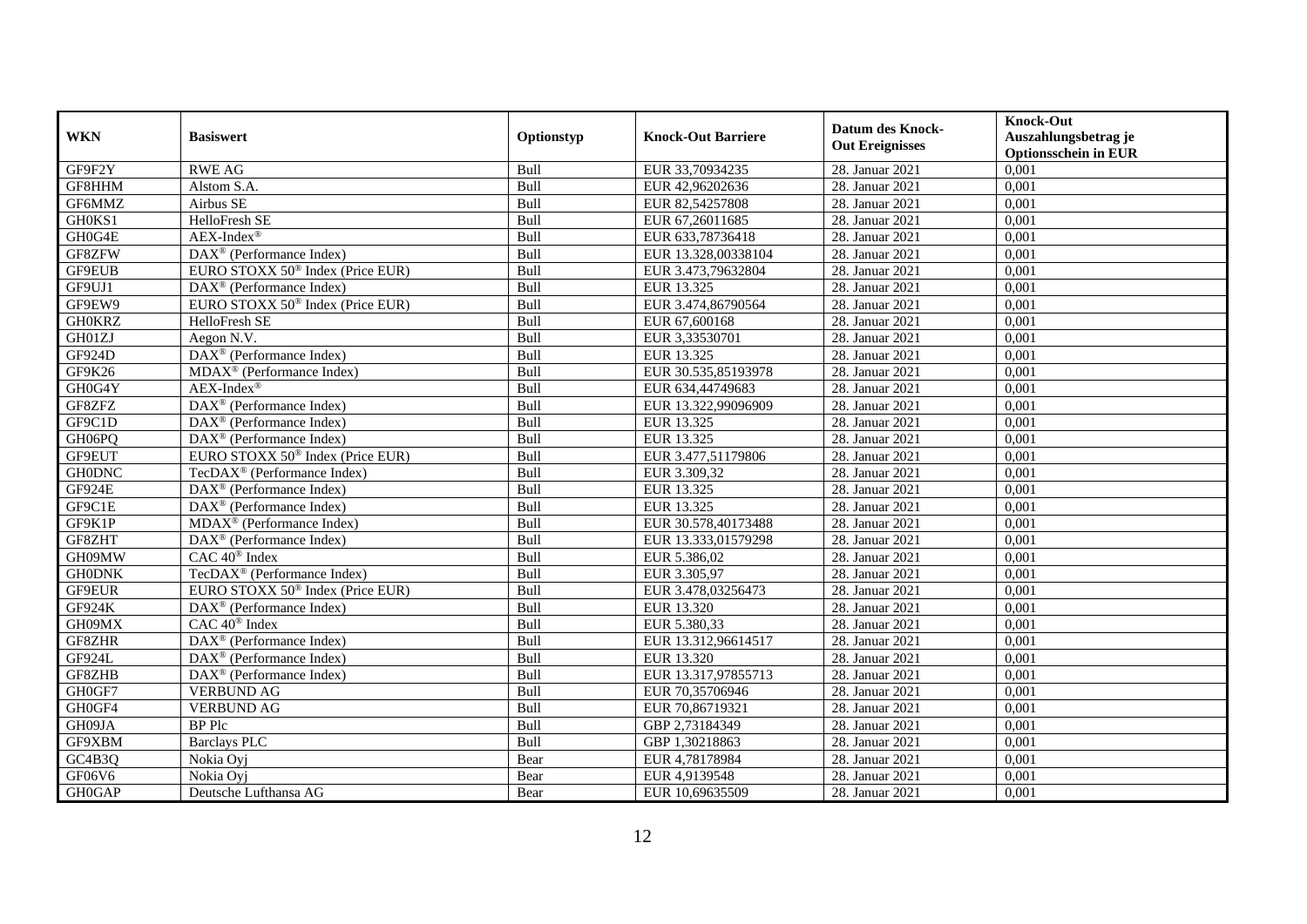| <b>WKN</b>    | <b>Basiswert</b>                                            | Optionstyp | <b>Knock-Out Barriere</b> | <b>Datum des Knock-</b><br><b>Out Ereignisses</b> | <b>Knock-Out</b><br>Auszahlungsbetrag je<br><b>Optionsschein in EUR</b> |
|---------------|-------------------------------------------------------------|------------|---------------------------|---------------------------------------------------|-------------------------------------------------------------------------|
| <b>GH0GBR</b> | Deutsche Lufthansa AG                                       | Bear       | EUR 10,75633466           | 28. Januar 2021                                   | 0,001                                                                   |
| <b>GH0GBF</b> | Deutsche Lufthansa AG                                       | Bear       | EUR 10,59638916           | 28. Januar 2021                                   | 0,001                                                                   |
| <b>GH0GBD</b> | Deutsche Lufthansa AG                                       | Bear       | EUR 10,64637213           | 28. Januar 2021                                   | 0,001                                                                   |
| <b>GH0GAX</b> | Deutsche Lufthansa AG                                       | Bear       | EUR 11,11621203           | 28. Januar 2021                                   | 0,001                                                                   |
| GH07GT        | Commerzbank AG                                              | Bull       | EUR 5,28318175            | 28. Januar 2021                                   | 0,001                                                                   |
| <b>GH0GAY</b> | Deutsche Lufthansa AG                                       | Bear       | EUR 11,0062495            | 28. Januar 2021                                   | 0,001                                                                   |
| GH07GS        | Commerzbank AG                                              | Bull       | EUR 5,31319982            | 28. Januar 2021                                   | 0,001                                                                   |
| GH0GAQ        | Deutsche Lufthansa AG                                       | Bear       | EUR 10,90628357           | 28. Januar 2021                                   | 0,001                                                                   |
| GH0GB3        | Deutsche Lufthansa AG                                       | Bear       | EUR 11,21617796           | 28. Januar 2021                                   | 0,001                                                                   |
| <b>GH0GAR</b> | Deutsche Lufthansa AG                                       | Bear       | EUR 10,95626653           | 28. Januar 2021                                   | 0,001                                                                   |
| GF9SWA        | 1 Feinunze Silber, Feinheit mind. 0,999                     | Bear       | USD 26,32002853           | 28. Januar 2021                                   | 0,001                                                                   |
| <b>GH0GAS</b> | Deutsche Lufthansa AG                                       | Bear       | EUR 10,8563006            | 28. Januar 2021                                   | 0,001                                                                   |
| <b>GH0GAV</b> | Deutsche Lufthansa AG                                       | Bear       | EUR 11,05623247           | 28. Januar 2021                                   | 0,001                                                                   |
| GF26HQ        | 1 Feinunze Silber, Feinheit mind. 0,999                     | Bear       | USD 25,60756909           | 28. Januar 2021                                   | 0,001                                                                   |
| <b>GH0GAT</b> | Deutsche Lufthansa AG                                       | Bear       | EUR 10,80631763           | 28. Januar 2021                                   | 0,001                                                                   |
| <b>GH0BPX</b> | 1 Feinunze Silber, Feinheit mind. 0,999                     | Bear       | USD 25,87263297           | 28. Januar 2021                                   | 0,001                                                                   |
| <b>GH0K0C</b> | 1 Feinunze Silber, Feinheit mind. 0,999                     | Bear       | USD 25,74755581           | 28. Januar 2021                                   | 0,001                                                                   |
| GH0GB2        | Deutsche Lufthansa AG                                       | Bear       | EUR 11.166195             | 28. Januar 2021                                   | 0,001                                                                   |
| GF9SW8        | 1 Feinunze Silber, Feinheit mind. 0,999                     | Bear       | USD 26,06042279           | 28. Januar 2021                                   | 0,001                                                                   |
| GF9SW9        | 1 Feinunze Silber, Feinheit mind. 0,999                     | Bear       | USD 26,20021049           | 28. Januar 2021                                   | 0,001                                                                   |
| <b>GH0FEH</b> | 1 Feinunze Silber, Feinheit mind. 0,999                     | Bear       | USD 25,96260736           | 28. Januar 2021                                   | 0,001                                                                   |
| GF9SWB        | 1 Feinunze Silber, Feinheit mind. 0,999                     | Bear       | USD 26,4498314            | 28. Januar 2021                                   | 0,001                                                                   |
| GH0NP1        | $\overline{\text{DAX}^{\otimes}}$ (Performance Index)       | Bear       | EUR 13.625                | 28. Januar 2021                                   | 0,001                                                                   |
| GH0NS2        | DAX <sup>®</sup> (Performance Index)/ X-DAX <sup>®</sup>    | Bear       | EUR 13.625                | 28. Januar 2021                                   | 0,001                                                                   |
| GH0NW3        | S&P 500 <sup>®</sup> Index                                  | Bull       | <b>USD 3.842,5</b>        | 28. Januar 2021                                   | 0,001                                                                   |
| <b>GH0NVZ</b> | S&P 500 <sup>®</sup> Index                                  | Bull       | <b>USD 3.847,5</b>        | 28. Januar 2021                                   | 0,001                                                                   |
| GF9YHP        | 1 Feinunze Silber, Feinheit mind. 0,999                     | Bear       | USD 26,61463654           | 28. Januar 2021                                   | 0,001                                                                   |
| GH0NS3        | $DAX^{\circledast}$ (Performance Index)/ X-DAX <sup>®</sup> | Bear       | EUR 13.630                | 28. Januar 2021                                   | 0,001                                                                   |
| <b>GH0NVB</b> | NASDAO-100 Index®                                           | Bull       | <b>USD 13.390</b>         | 28. Januar 2021                                   | 0,001                                                                   |
| GH0NW1        | S&P 500 <sup>®</sup> Index                                  | Bull       | <b>USD 3.845</b>          | 28. Januar 2021                                   | 0,001                                                                   |
| <b>GH0NVD</b> | NASDAQ-100 Index®                                           | Bull       | <b>USD 13.370</b>         | 28. Januar 2021                                   | 0,001                                                                   |
| <b>GH0NVA</b> | NASDAQ-100 Index®                                           | Bull       | <b>USD 13.390</b>         | 28. Januar 2021                                   | 0,001                                                                   |
| GH0NW2        | S&P 500 <sup>®</sup> Index                                  | Bull       | <b>USD 3.842,5</b>        | 28. Januar 2021                                   | 0,001                                                                   |
| GH0NW0        | S&P 500 <sup>®</sup> Index                                  | Bull       | <b>USD 3.845</b>          | 28. Januar 2021                                   | 0,001                                                                   |
| <b>GH0NVC</b> | NASDAQ-100 Index®                                           | Bull       | <b>USD 13.370</b>         | 28. Januar 2021                                   | 0,001                                                                   |
| <b>GH0NVY</b> | S&P 500® Index                                              | Bull       | <b>USD 3.847,5</b>        | 28. Januar 2021                                   | 0,001                                                                   |
| GF5B0C        | T. Rowe Price Group Inc.                                    | Bear       | USD 167,20358122          | 28. Januar 2021                                   | 0,001                                                                   |
| GF3HYH        | Illumina, Inc.                                              | Bear       | USD 449,69993419          | 28. Januar 2021                                   | 0,001                                                                   |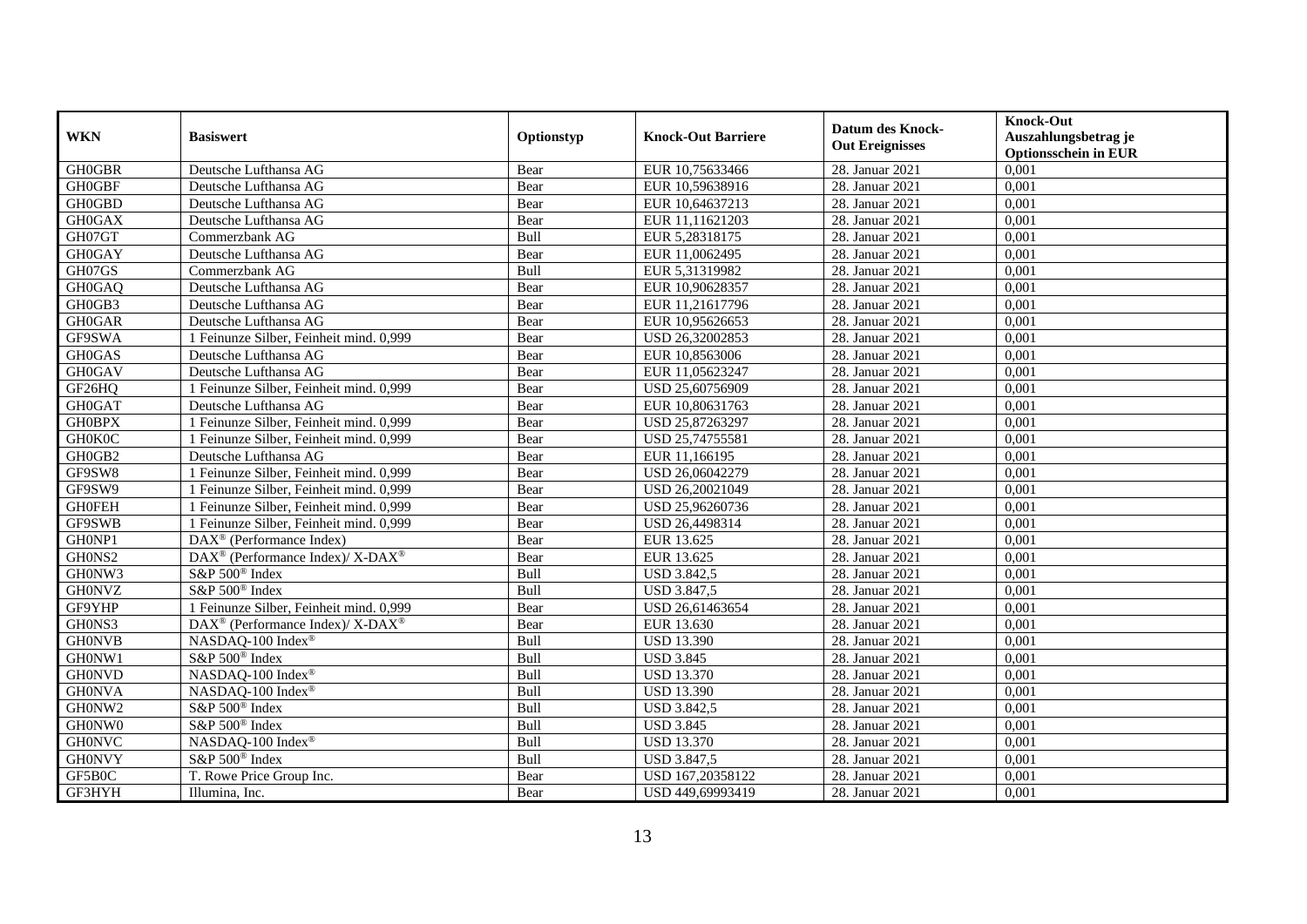| <b>WKN</b>    | <b>Basiswert</b>                                            | Optionstyp | <b>Knock-Out Barriere</b> | <b>Datum des Knock-</b><br><b>Out Ereignisses</b> | <b>Knock-Out</b><br>Auszahlungsbetrag je<br><b>Optionsschein in EUR</b> |
|---------------|-------------------------------------------------------------|------------|---------------------------|---------------------------------------------------|-------------------------------------------------------------------------|
| GC8RBC        | <b>Abbott Laboratories</b>                                  | Bear       | USD 120,52620503          | 28. Januar 2021                                   | 0,001                                                                   |
| GC4E5L        | T. Rowe Price Group Inc.                                    | Bear       | USD 162,73805725          | 28. Januar 2021                                   | 0,001                                                                   |
| GF1QST        | <b>Abbott Laboratories</b>                                  | Bear       | USD 118,26572695          | 28. Januar 2021                                   | 0,001                                                                   |
| GH0KM4        | Lam Research Corporation                                    | Bull       | USD 505,52434619          | 28. Januar 2021                                   | 0,001                                                                   |
| GF8HTQ        | MSCI Inc.                                                   | Bull       | USD 389,88766931          | 28. Januar 2021                                   | 0,001                                                                   |
| GF8ESL        | Facebook, Inc.                                              | Bear       | USD 285,65806091          | 28. Januar 2021                                   | 0,001                                                                   |
| <b>GH0NNV</b> | DAX <sup>®</sup> (Performance Index)                        | Bear       | EUR 13.670                | 28. Januar 2021                                   | 0,001                                                                   |
| <b>GHONLS</b> | $DAX^{\circledast}$ (Performance Index)                     | Bear       | EUR 13.680                | 28. Januar 2021                                   | 0,001                                                                   |
| GH0NS9        | DAX <sup>®</sup> (Performance Index)/X-DAX <sup>®</sup>     | Bear       | EUR 13.665                | 28. Januar 2021                                   | 0,001                                                                   |
| <b>GH0NNY</b> | $DAX^{\circledast}$ (Performance Index)                     | Bear       | EUR 13.645                | 28. Januar 2021                                   | 0,001                                                                   |
| GF9ZRG        | Pernod Ricard SA                                            | Bear       | EUR 157,788825            | 28. Januar 2021                                   | 0,001                                                                   |
| <b>GHONRQ</b> | DAX <sup>®</sup> (Performance Index)/ X-DAX <sup>®</sup>    | Bear       | EUR 13.680                | 28. Januar 2021                                   | 0,001                                                                   |
| GH0NP3        | $DAX^{\circledast}$ (Performance Index)                     | Bear       | EUR 13.650                | 28. Januar 2021                                   | 0,001                                                                   |
| <b>GH0NRP</b> | DAX <sup>®</sup> (Performance Index)/ X-DAX <sup>®</sup>    | Bear       | EUR 13.675                | 28. Januar 2021                                   | 0,001                                                                   |
| <b>GH0NRN</b> | DAX <sup>®</sup> (Performance Index)/X-DAX <sup>®</sup>     | Bear       | EUR 13.670                | 28. Januar 2021                                   | 0,001                                                                   |
| GH0NS4        | DAX <sup>®</sup> (Performance Index)/ X-DAX <sup>®</sup>    | Bear       | EUR 13.635                | 28. Januar 2021                                   | 0,001                                                                   |
| GH0NS7        | DAX <sup>®</sup> (Performance Index)/X-DAX <sup>®</sup>     | Bear       | EUR 13.645                | 28. Januar 2021                                   | 0,001                                                                   |
| <b>GH0NNW</b> | $DAX^{\circledast}$ (Performance Index)                     | Bear       | EUR 13.660                | 28. Januar 2021                                   | 0,001                                                                   |
| GF2U6T        | <b>Abbott Laboratories</b>                                  | Bear       | USD 122,58955019          | 28. Januar 2021                                   | 0,001                                                                   |
| <b>GHONRS</b> | DAX <sup>®</sup> (Performance Index)/ X-DAX <sup>®</sup>    | Bear       | EUR 13.685                | 28. Januar 2021                                   | 0,001                                                                   |
| <b>GHONNZ</b> | $DAX^{\circledast}$ (Performance Index)                     | Bear       | EUR 13.630                | 28. Januar 2021                                   | 0,001                                                                   |
| <b>GHONLB</b> | $\overline{\text{DAX}^{\otimes}}$ (Performance Index)       | Bear       | EUR 13.675                | 28. Januar 2021                                   | 0,001                                                                   |
| <b>GH0J0W</b> | <b>Comcast Corporation</b>                                  | Bear       | USD 51,03889244           | 28. Januar 2021                                   | 0,001                                                                   |
| GH0NS8        | DAX <sup>®</sup> (Performance Index)/X-DAX <sup>®</sup>     | Bear       | EUR 13.660                | 28. Januar 2021                                   | 0,001                                                                   |
| GH0NP2        | $\overline{\text{DAX}^{\otimes}}$ (Performance Index)       | Bear       | EUR 13.635                | 28. Januar 2021                                   | 0,001                                                                   |
| GF8HTL        | MSCI Inc.                                                   | Bull       | USD 380,88879204          | 28. Januar 2021                                   | 0,001                                                                   |
| GH0NS6        | DAX <sup>®</sup> (Performance Index)/X-DAX <sup>®</sup>     | Bear       | EUR 13.650                | 28. Januar 2021                                   | 0,001                                                                   |
| <b>GH0NSA</b> | $DAX^{\circledast}$ (Performance Index)/ X-DAX <sup>®</sup> | Bear       | EUR 13.655                | 28. Januar 2021                                   | 0,001                                                                   |
| GH0NP0        | $DAX^{\circledast}$ (Performance Index)                     | Bear       | EUR 13.665                | 28. Januar 2021                                   | 0,001                                                                   |
| GH0NP5        | $\overline{\text{DAX}^{\otimes}}$ (Performance Index)       | Bear       | EUR 13.640                | 28. Januar 2021                                   | 0,001                                                                   |
| <b>GHONLD</b> | $DAX^{\circledast}$ (Performance Index)                     | Bear       | EUR 13.685                | 28. Januar 2021                                   | 0,001                                                                   |
| <b>GH0NNT</b> | DAX <sup>®</sup> (Performance Index)                        | Bear       | EUR 13.655                | 28. Januar 2021                                   | 0,001                                                                   |
| CH0AL1        | 1 Feinunze Silber, Feinheit mind. 0,999                     | Bear       | USD 26,79675986           | 28. Januar 2021                                   | 0,001                                                                   |
| GH0NS5        | DAX <sup>®</sup> (Performance Index)/ X-DAX <sup>®</sup>    | Bear       | EUR 13.640                | 28. Januar 2021                                   | 0,001                                                                   |
| <b>GH0GBL</b> | BT Group plc                                                | Bull       | GBP 1,28043079            | 28. Januar 2021                                   | 0,001                                                                   |
| <b>GH0KPM</b> | Electronic Arts Inc.                                        | Bull       | USD 144,07233928          | 28. Januar 2021                                   | 0,001                                                                   |
| <b>GHONLF</b> | DAX <sup>®</sup> (Performance Index)                        | Bear       | EUR 13.690                | 28. Januar 2021                                   | 0,001                                                                   |
| <b>GH0NRU</b> | $DAX^{\circledast}$ (Performance Index)/ X-DAX <sup>®</sup> | Bear       | EUR 13.700                | 28. Januar 2021                                   | 0,001                                                                   |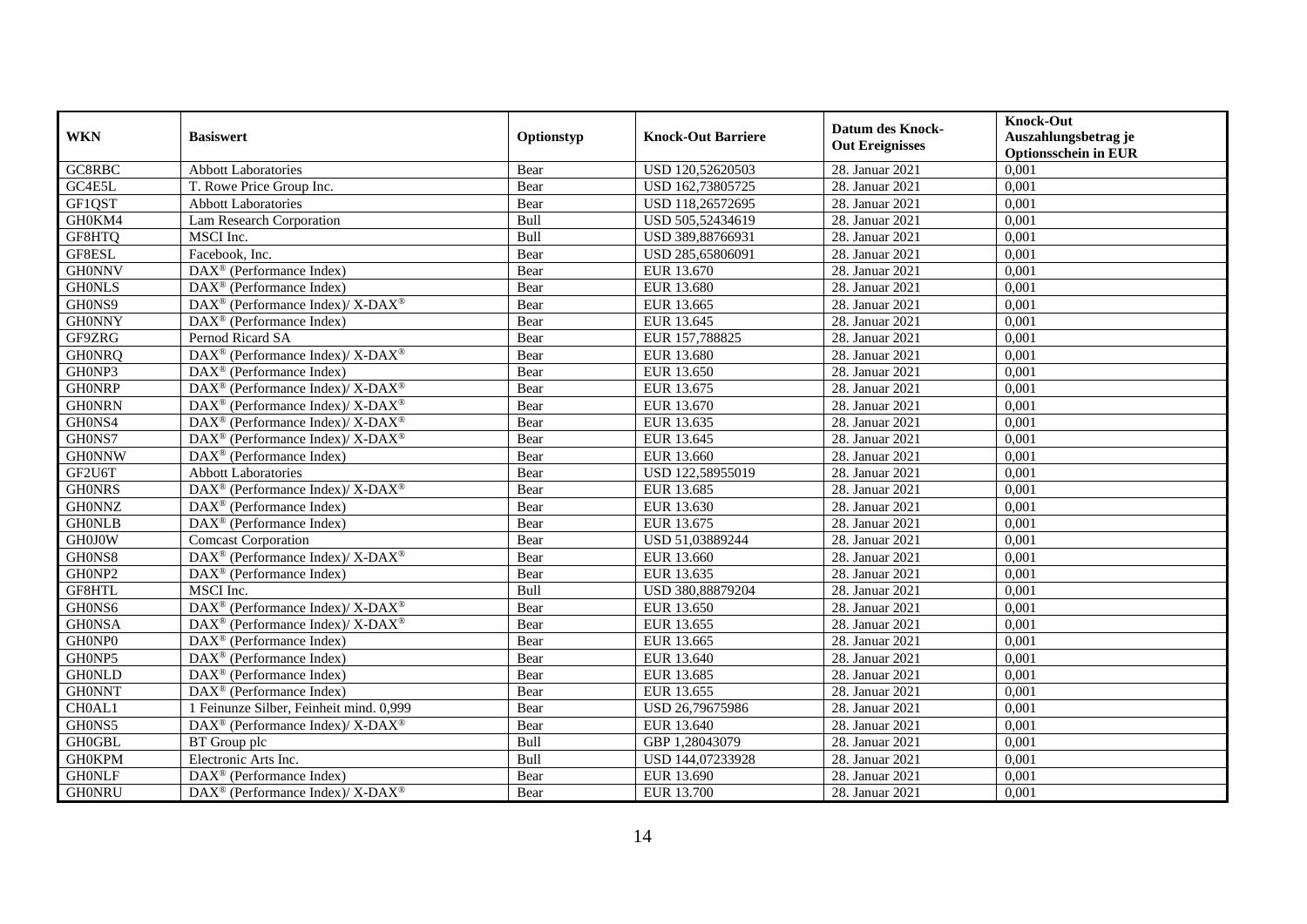|               |                                                                    |            |                           | <b>Datum des Knock-</b> | <b>Knock-Out</b>            |
|---------------|--------------------------------------------------------------------|------------|---------------------------|-------------------------|-----------------------------|
| <b>WKN</b>    | <b>Basiswert</b>                                                   | Optionstyp | <b>Knock-Out Barriere</b> | <b>Out Ereignisses</b>  | Auszahlungsbetrag je        |
|               |                                                                    |            |                           |                         | <b>Optionsschein in EUR</b> |
| <b>GH0NLG</b> | DAX <sup>®</sup> (Performance Index)                               | Bear       | EUR 13.695                | 28. Januar 2021         | 0,001                       |
| <b>GH0NRV</b> | DAX <sup>®</sup> (Performance Index)/X-DAX <sup>®</sup>            | Bear       | EUR 13.705                | 28. Januar 2021         | 0,001                       |
| GH0J0V        | <b>Comcast Corporation</b>                                         | Bear       | USD 51,90870314           | 28. Januar 2021         | 0,001                       |
| <b>GHONSF</b> | DAX <sup>®</sup> (Performance Index)/ X-DAX <sup>®</sup>           | Bear       | EUR 13.690                | 28. Januar 2021         | 0,001                       |
| <b>GHONRT</b> | $\text{DAX}^{\circledast}$ (Performance Index)/ X-DAX <sup>®</sup> | Bear       | EUR 13.695                | 28. Januar 2021         | 0,001                       |
| GF78SN        | McDonald's Corporation                                             | Bull       | USD 205,66712141          | 28. Januar 2021         | 0,001                       |
| GF6MZ2        | McDonald's Corporation                                             | Bull       | USD 206,37753923          | 28. Januar 2021         | 0.001                       |
| GF92GG        | Microsoft Corporation                                              | Bear       | USD 241,78553284          | 28. Januar 2021         | 0,001                       |
| GH0NS1        | DAX <sup>®</sup> (Performance Index)/ X-DAX <sup>®</sup>           | Bear       | EUR 13.710                | 28. Januar 2021         | 0,001                       |
| <b>GHONSS</b> | Dow Jones Industrial Average® Index                                | Bear       | <b>USD 30.940</b>         | 28. Januar 2021         | 0,001                       |
| <b>GC7KNK</b> | Lockheed Martin Corporation                                        | Bull       | USD 329,57645543          | 28. Januar 2021         | 0,001                       |
| <b>GHONRW</b> | DAX <sup>®</sup> (Performance Index)/X-DAX <sup>®</sup>            | Bear       | EUR 13.715                | 28. Januar 2021         | 0,001                       |
| <b>GHONST</b> | Dow Jones Industrial Average® Index                                | Bear       | <b>USD 30.940</b>         | 28. Januar 2021         | 0,001                       |
| <b>GH0HZX</b> | Facebook. Inc.                                                     | Bull       | USD 268.15826774          | 28. Januar 2021         | 0.001                       |
| <b>GH0NSQ</b> | Dow Jones Industrial Average <sup>®</sup> Index                    | Bear       | <b>USD 30.950</b>         | 28. Januar 2021         | 0,001                       |
| <b>GH0HZV</b> | Facebook, Inc.                                                     | Bull       | USD 266,79792142          | 28. Januar 2021         | 0,001                       |
| <b>GHONSR</b> | Dow Jones Industrial Average® Index                                | Bear       | <b>USD 30.950</b>         | 28. Januar 2021         | 0,001                       |
| GC88AB        | Amgen Inc.                                                         | Bear       | USD 260,78329134          | 28. Januar 2021         | 0,001                       |
| GC88AC        | Amgen Inc.                                                         | Bear       | USD 263,56576931          | 28. Januar 2021         | 0,001                       |
| GC88AD        | Amgen Inc.                                                         | Bear       | USD 267,72473833          | 28. Januar 2021         | 0,001                       |
| GC88AE        | Amgen Inc.                                                         | Bear       | USD 274,67601751          | 28. Januar 2021         | 0,001                       |
| GC4DQA        | Amgen Inc.                                                         | Bear       | USD 270,8308323           | 28. Januar 2021         | 0,001                       |
| <b>GH0HZZ</b> | Facebook, Inc.                                                     | Bull       | USD 265,43757511          | 28. Januar 2021         | 0,001                       |
| GH0KM6        | Regeneron Pharmaceuticals, Inc.                                    | Bull       | USD 509,80365359          | 28. Januar 2021         | 0,001                       |
| <b>GH0KJS</b> | Regeneron Pharmaceuticals, Inc.                                    | Bull       | USD 505,67329991          | 28. Januar 2021         | 0,001                       |
| <b>GHOMTC</b> | 1 Feinunze Palladium, Feinheit mind. 0,9995                        | Bear       | USD 2.364,245             | 29. Januar 2021         | 0,001                       |
| <b>GF7ANE</b> | USD/JPY (WM-Fixing)                                                | Bear       | JPY 104,45607153          | 29. Januar 2021         | 0,001                       |
| GF862B        | Fresenius Medical Care AG & Co. KGaA                               | Bull       | EUR 66,91438479           | 29. Januar 2021         | 0,001                       |
| GF8Y6F        | Airbus SE                                                          | Bull       | EUR 82,2758116            | 29. Januar 2021         | 0,001                       |
| GF7W26        | Heineken N.V.                                                      | Bull       | EUR 85,66116677           | 29. Januar 2021         | 0,001                       |
| <b>GH0DVN</b> | <b>GEA Group AG</b>                                                | Bull       | EUR 27,94396038           | 29. Januar 2021         | 0,001                       |
| <b>GF8Y59</b> | Airbus SE                                                          | Bull       | EUR 81,94462084           | 29. Januar 2021         | 0,001                       |
| GF8HKM        | Henkel AG & Co KGaA                                                | Bull       | EUR 86,08900052           | 29. Januar 2021         | 0,001                       |
| GF8YBP        | MTU Aero Engines AG                                                | Bull       | EUR 186,68118689          | 29. Januar 2021         | 0,001                       |
| GF6LGP        | L'Oréal S.A.                                                       | Bull       | EUR 292,5460602           | 29. Januar 2021         | 0,001                       |
| GH07E3        | Fresenius SE & Co KGaA                                             | Bull       | EUR 36,74479354           | 29. Januar 2021         | 0,001                       |
| <b>GF862E</b> | Fresenius Medical Care AG & Co. KGaA                               | Bull       | EUR 66,5824782            | 29. Januar 2021         | 0,001                       |
| GF620T        | Fresenius Medical Care AG & Co. KGaA                               | Bull       | EUR 66,75383161           | 29. Januar 2021         | 0,001                       |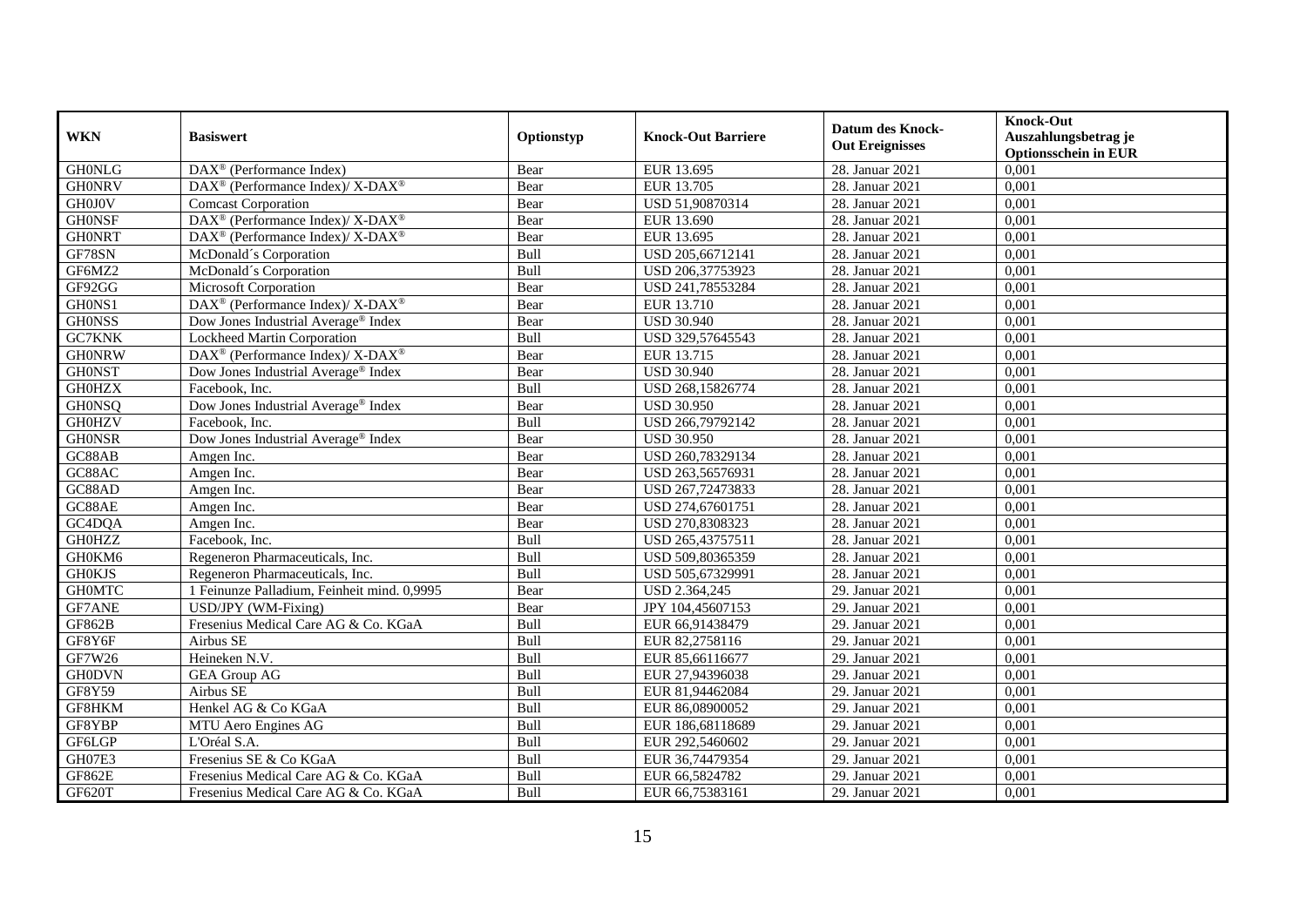|               |                                             |            |                           | <b>Datum des Knock-</b><br><b>Out Ereignisses</b> | <b>Knock-Out</b>            |
|---------------|---------------------------------------------|------------|---------------------------|---------------------------------------------------|-----------------------------|
| <b>WKN</b>    | <b>Basiswert</b>                            | Optionstyp | <b>Knock-Out Barriere</b> |                                                   | Auszahlungsbetrag je        |
|               |                                             |            |                           |                                                   | <b>Optionsschein in EUR</b> |
| <b>GH0HZL</b> | Novartis AG                                 | Bull       | CHF 81,94816561           | 29. Januar 2021                                   | 0,001                       |
| GF6HLL        | MTU Aero Engines AG                         | Bull       | EUR 187,33012402          | 29. Januar 2021                                   | 0,001                       |
| GH07CU        | Fresenius SE & Co KGaA                      | Bull       | EUR 36,94498311           | 29. Januar 2021                                   | 0,001                       |
| GF78ZZ        | Fresenius Medical Care AG & Co. KGaA        | Bull       | EUR 67,07672398           | 29. Januar 2021                                   | 0,001                       |
| GF862F        | Fresenius Medical Care AG & Co. KGaA        | Bull       | EUR 66,24051382           | 29. Januar 2021                                   | 0,001                       |
| <b>GH0HZR</b> | Novartis AG                                 | Bull       | CHF 81,47811877           | 29. Januar 2021                                   | 0,001                       |
| GF7VVP        | Deutsche Wohnen AG                          | Bull       | EUR 40,47196776           | 29. Januar 2021                                   | 0.001                       |
| GH09PE        | Zurich Insurance Group AG                   | Bull       | CHF 360,14291023          | 29. Januar 2021                                   | 0,001                       |
| GF5LG3        | Vonovia SE                                  | Bull       | EUR 54,41359549           | 29. Januar 2021                                   | 0,001                       |
| GH0KN4        | Koninklijke Philips N.V.                    | Bull       | EUR 45,10730972           | 29. Januar 2021                                   | 0,001                       |
| GH07FW        | ADYEN N.V.                                  | Bull       | EUR 1.733,46307681        | 29. Januar 2021                                   | 0,001                       |
| GH0KN5        | Koninklijke Philips N.V.                    | Bull       | EUR 45,56738428           | 29. Januar 2021                                   | 0,001                       |
| GF7S67        | adidas AG                                   | Bull       | EUR 260,63662633          | 29. Januar 2021                                   | 0,001                       |
| GH0KN0        | Koninklijke Philips N.V.                    | Bull       | EUR 45,337347             | 29. Januar 2021                                   | 0.001                       |
| GF6UBL        | adidas AG                                   | Bull       | EUR 262,75064076          | 29. Januar 2021                                   | 0,001                       |
| GH07FQ        | ADYEN N.V.                                  | Bull       | EUR 1.722,48659383        | 29. Januar 2021                                   | 0,001                       |
| GF8QXQ        | Vivendi S.A.                                | Bull       | EUR 25,67496083           | 29. Januar 2021                                   | 0,001                       |
| GF7ANF        | USD/JPY (WM-Fixing)                         | Bear       | JPY 104,75333299          | 29. Januar 2021                                   | 0,001                       |
| <b>CHOBLE</b> | 1 Feinunze Silber, Feinheit mind. 0,999     | Bear       | USD 26,99387241           | 29. Januar 2021                                   | 0,001                       |
| <b>GF620U</b> | Fresenius Medical Care AG & Co. KGaA        | Bull       | EUR 66,01705664           | 29. Januar 2021                                   | 0,001                       |
| <b>GH0KVV</b> | Covestro AG                                 | Bear       | EUR 56,72082754           | 29. Januar 2021                                   | 0,001                       |
| <b>CHODDT</b> | 1 Feinunze Silber, Feinheit mind. 0,999     | Bear       | USD 27,22348004           | 29. Januar 2021                                   | 0,001                       |
| GF9L7F        | 1 Feinunze Silber, Feinheit mind. 0,999     | Bear       | USD 27,42531882           | 29. Januar 2021                                   | 0,001                       |
| <b>GH0KHP</b> | Deutsche Telekom AG                         | Bull       | EUR 14,74238904           | 29. Januar 2021                                   | 0,001                       |
| GH0KN3        | Koninklijke Philips N.V.                    | Bull       | EUR 44,86727082           | 29. Januar 2021                                   | 0,001                       |
| <b>GH0KVU</b> | Covestro AG                                 | Bear       | EUR 56,99073631           | 29. Januar 2021                                   | 0,001                       |
| GF2LEW        | 1 Feinunze Gold, Feinheit mind. 0,995, LBMA | Bear       | USD 1.870,27226828        | 29. Januar 2021                                   | 0,001                       |
| <b>GH0HZK</b> | Novartis AG                                 | Bull       | CHF 81,00807192           | 29. Januar 2021                                   | 0,001                       |
| <b>GF2LEX</b> | 1 Feinunze Gold, Feinheit mind. 0,995, LBMA | Bear       | USD 1.871,81212195        | 29. Januar 2021                                   | 0,001                       |
| GC88P1        | 1 Feinunze Silber, Feinheit mind. 0,999     | Bear       | USD 27,56645158           | 29. Januar 2021                                   | 0,001                       |
| GH0KM5        | <b>Lam Research Corporation</b>             | Bull       | USD 496,88643527          | 29. Januar 2021                                   | 0,001                       |
| GH09K1        | Zurich Insurance Group AG                   | Bull       | CHF 357,53180162          | 29. Januar 2021                                   | 0,001                       |
| GF9F8X        | Dow Jones Industrial Average® Index         | Bull       | <b>USD 30.200</b>         | 29. Januar 2021                                   | 0,001                       |
| GF6LGL        | L'Oréal S.A.                                | Bull       | EUR 291,25943653          | 29. Januar 2021                                   | 0,001                       |
| GF5BFT        | Lockheed Martin Corporation                 | Bull       | USD 325,14518937          | 29. Januar 2021                                   | 0,001                       |
| <b>GFOPAZ</b> | McDonald's Corporation                      | Bull       | USD 203,45750047          | 29. Januar 2021                                   | 0,001                       |
| GF78WX        | Honeywell International Inc.                | Bull       | USD 196,56304866          | 29. Januar 2021                                   | 0,001                       |
| GF8HQ5        | <b>STRYKER CORP</b>                         | Bull       | USD 226,95064301          | 29. Januar 2021                                   | 0,001                       |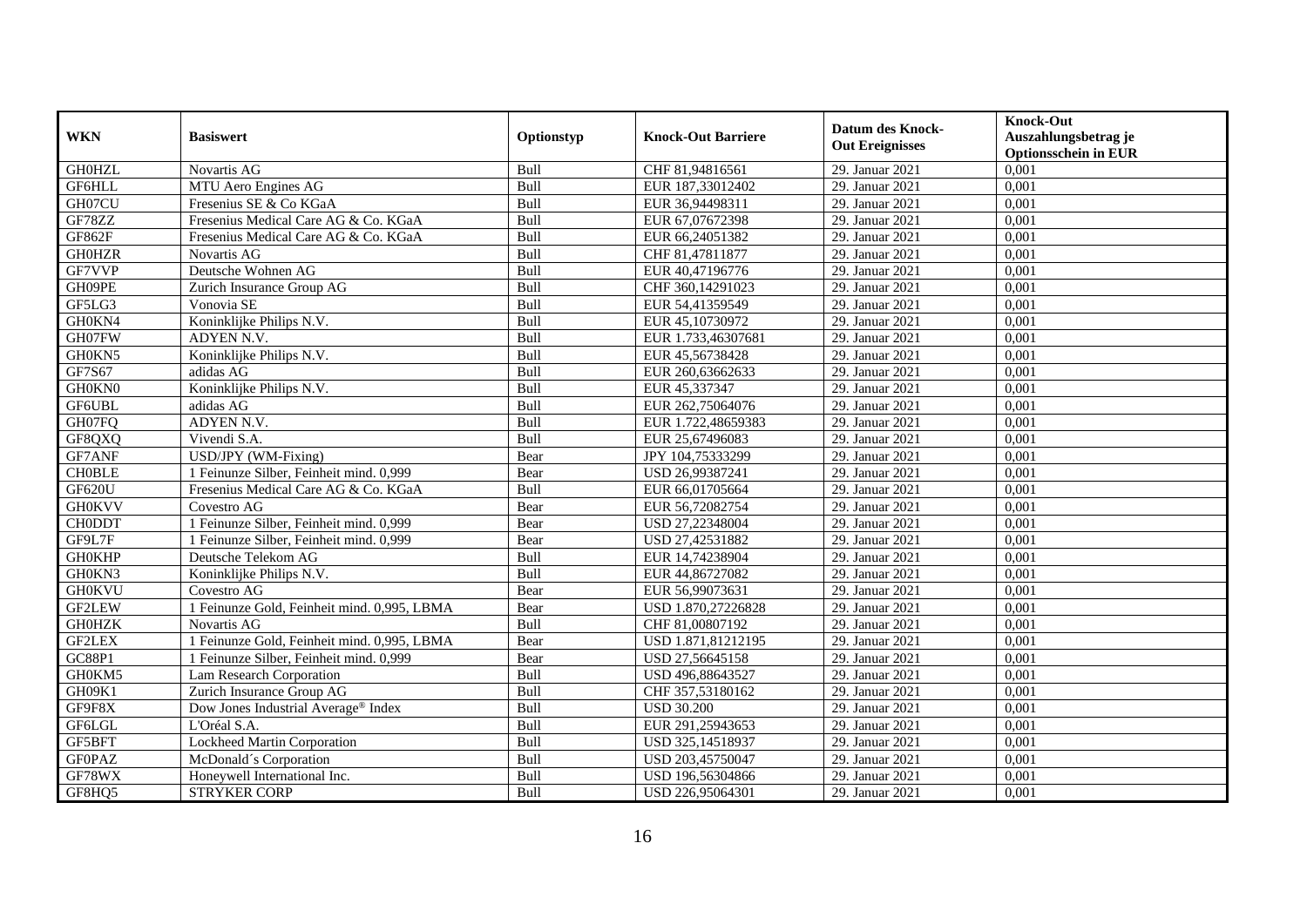|               | <b>Basiswert</b>                                |            |                           | <b>Datum des Knock-</b><br><b>Out Ereignisses</b> | <b>Knock-Out</b>                                    |
|---------------|-------------------------------------------------|------------|---------------------------|---------------------------------------------------|-----------------------------------------------------|
| <b>WKN</b>    |                                                 | Optionstyp | <b>Knock-Out Barriere</b> |                                                   | Auszahlungsbetrag je<br><b>Optionsschein in EUR</b> |
| GF78X1        | Honeywell International Inc.                    | Bull       | USD 194,79456401          | 29. Januar 2021                                   | 0,001                                               |
| <b>GH0KNS</b> | Electronic Arts Inc.                            | Bull       | USD 141,66391399          | 29. Januar 2021                                   | 0,001                                               |
| GF9SWL        | 1 Feinunze Gold, Feinheit mind. 0,995, LBMA     | Bear       | USD 1.874,59469798        | 29. Januar 2021                                   | 0,001                                               |
| GF78VS        | <b>Starbucks Corporation</b>                    | Bull       | USD 96,71292809           | 29. Januar 2021                                   | 0,001                                               |
| GH0KT6        | Electronic Arts Inc.                            | Bull       | USD 142,88429229          | 29. Januar 2021                                   | 0,001                                               |
| <b>GH0HZY</b> | Facebook. Inc.                                  | Bull       | USD 262,74029661          | 29. Januar 2021                                   | 0,001                                               |
| GC7PP7        | Northrop Grumman Corporation                    | Bull       | USD 284,22391041          | 29. Januar 2021                                   | 0.001                                               |
| GF6DSB        | <b>BIOGEN INC.</b>                              | Bear       | USD 293,32817437          | 29. Januar 2021                                   | 0,001                                               |
| <b>GH0DMM</b> | Alibaba Group Holding Limited                   | Bull       | <b>USD 255,106</b>        | 29. Januar 2021                                   | 0,001                                               |
| GH0J03        | Facebook. Inc.                                  | Bull       | USD 264,10081596          | 29. Januar 2021                                   | 0,001                                               |
| GF865G        | McDonald's Corporation                          | Bull       | USD 203,88380329          | 29. Januar 2021                                   | 0,001                                               |
| GH0J00        | Facebook, Inc.                                  | Bull       | USD 261,36977343          | 29. Januar 2021                                   | 0,001                                               |
| GF9JKY        | Dow Jones Industrial Average® Index             | Bull       | <b>USD 30.200</b>         | 29. Januar 2021                                   | 0,001                                               |
| GF8HNH        | Walmart Inc.                                    | Bull       | USD 142,1556338           | 29. Januar 2021                                   | 0.001                                               |
| GF02W7        | O'Reilly Automotive Inc.                        | Bull       | USD 427,58223832          | 29. Januar 2021                                   | 0,001                                               |
| <b>GF78V5</b> | McDonald's Corporation                          | Bull       | USD 204,26659696          | 29. Januar 2021                                   | 0,001                                               |
| GF86BV        | <b>Edwards Lifesciences Corporation</b>         | Bull       | USD 81,96136941           | 29. Januar 2021                                   | 0,001                                               |
| GF9B4T        | Moderna Inc                                     | Bear       | USD 178,94268745          | 29. Januar 2021                                   | 0,001                                               |
| GF78RN        | McDonald's Corporation                          | Bull       | USD 204,98068384          | 29. Januar 2021                                   | 0,001                                               |
| GF7F0T        | Edwards Lifesciences Corporation                | Bull       | USD 81,83442596           | 29. Januar 2021                                   | 0,001                                               |
| GF6DSA        | <b>BIOGEN INC.</b>                              | Bear       | USD 285,17851711          | 29. Januar 2021                                   | 0,001                                               |
| GH0GQA        | NASDAQ-100 Index®                               | Bull       | <b>USD 13.020</b>         | 29. Januar 2021                                   | 0,001                                               |
| GH0GQ9        | NASDAQ-100 Index®                               | Bull       | <b>USD 13.020</b>         | 29. Januar 2021                                   | 0,001                                               |
| GF06TW        | <b>Quest Diagnostics Incorporated</b>           | Bear       | USD 130,41969254          | 29. Januar 2021                                   | 0,001                                               |
| GH0J02        | Facebook. Inc.                                  | Bull       | USD 260,00925409          | 29. Januar 2021                                   | 0,001                                               |
| GH07FV        | ADYEN N.V.                                      | Bull       | EUR 1.711,55017101        | 29. Januar 2021                                   | 0,001                                               |
| GH0J01        | Facebook, Inc.                                  | Bull       | USD 258,64873473          | 29. Januar 2021                                   | 0,001                                               |
| <b>GH0DUW</b> | Twitter, Inc.                                   | Bear       | USD 52,23951522           | 29. Januar 2021                                   | 0,001                                               |
| <b>GF850C</b> | 1 Feinunze Palladium, Feinheit mind. 0,9995     | Bull       | USD 2.258,592             | 29. Januar 2021                                   | 0,001                                               |
| GF7AN8        | 1 Feinunze Palladium, Feinheit mind. 0,9995     | Bull       | USD 2.223,561             | 29. Januar 2021                                   | 0,001                                               |
| GF9BST        | Dow Jones Industrial Average® Index             | Bull       | <b>USD 30.050</b>         | 29. Januar 2021                                   | 0,001                                               |
| GF9JKZ        | Dow Jones Industrial Average® Index             | Bull       | <b>USD 30.180</b>         | 29. Januar 2021                                   | 0,001                                               |
| GF9BSU        | Dow Jones Industrial Average® Index             | Bull       | <b>USD 30.040</b>         | 29. Januar 2021                                   | 0,001                                               |
| GF9JL0        | Dow Jones Industrial Average® Index             | Bull       | <b>USD 30.150</b>         | 29. Januar 2021                                   | 0,001                                               |
| GF9F91        | Dow Jones Industrial Average® Index             | Bull       | <b>USD 30.120</b>         | 29. Januar 2021                                   | 0,001                                               |
| <b>GH0AUM</b> | NASDAQ-100 Index®                               | Bull       | <b>USD 12.990</b>         | 29. Januar 2021                                   | 0,001                                               |
| GF9F92        | Dow Jones Industrial Average <sup>®</sup> Index | Bull       | <b>USD 30.100</b>         | 29. Januar 2021                                   | 0,001                                               |
| GH0AV2        | NASDAQ-100 Index®                               | Bull       | <b>USD 12.920</b>         | 29. Januar 2021                                   | 0,001                                               |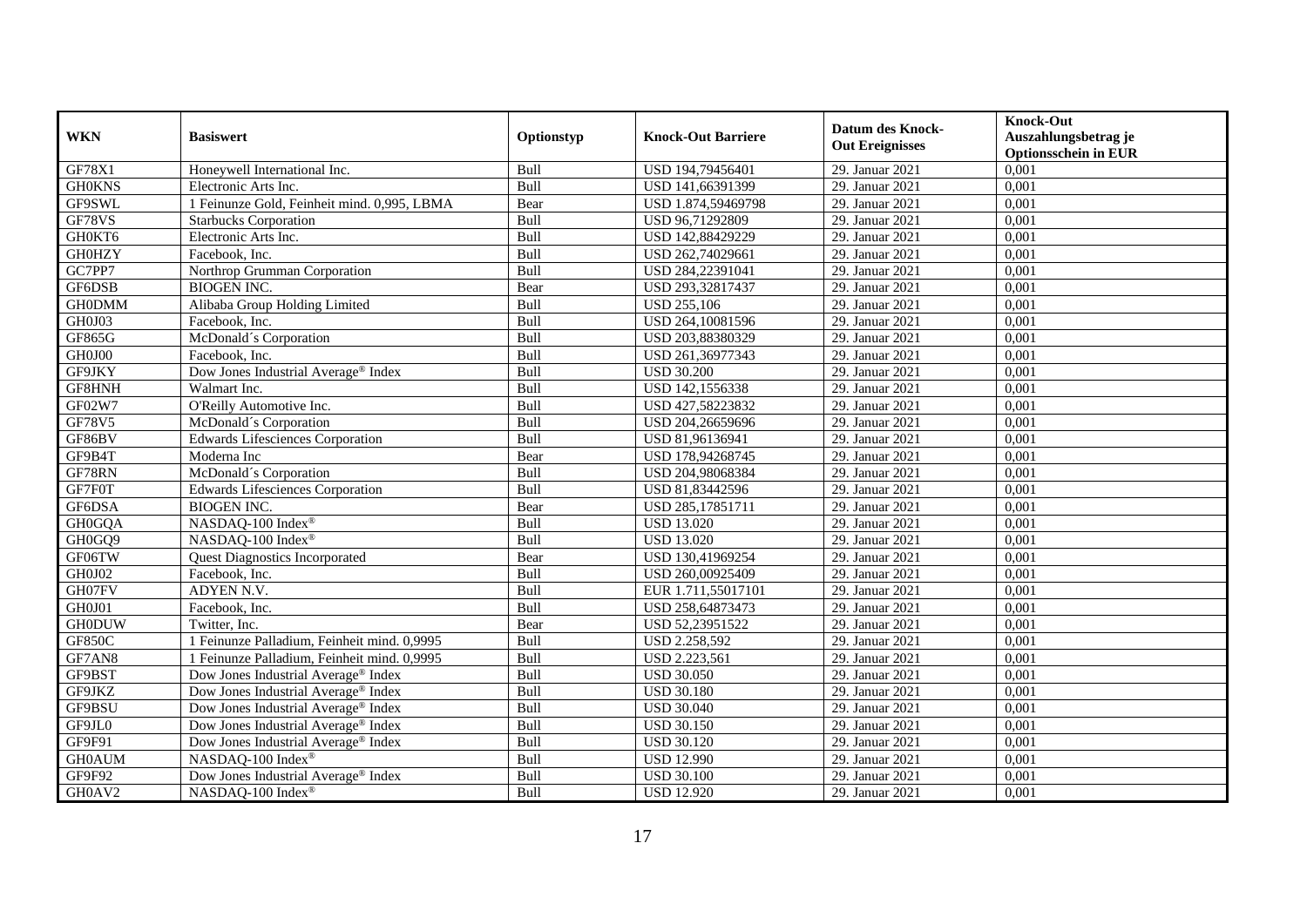|               | <b>Basiswert</b>                                | Optionstyp | <b>Knock-Out Barriere</b> | <b>Datum des Knock-</b><br><b>Out Ereignisses</b> | <b>Knock-Out</b>                                    |
|---------------|-------------------------------------------------|------------|---------------------------|---------------------------------------------------|-----------------------------------------------------|
| <b>WKN</b>    |                                                 |            |                           |                                                   | Auszahlungsbetrag je<br><b>Optionsschein in EUR</b> |
| GF9F97        | Dow Jones Industrial Average® Index             | Bull       | <b>USD 30.000</b>         | 29. Januar 2021                                   | 0,001                                               |
| GF9MZ2        | S&P 500 <sup>®</sup> Index                      | Bull       | <b>USD 3.710</b>          | 29. Januar 2021                                   | 0,001                                               |
| GH0AV3        | NASDAQ-100 Index®                               | Bull       | <b>USD 12.910</b>         | 29. Januar 2021                                   | 0,001                                               |
| GF9F98        | Dow Jones Industrial Average <sup>®</sup> Index | Bull       | <b>USD 29.980</b>         | 29. Januar 2021                                   | 0,001                                               |
| GF9MZ3        | S&P 500 <sup>®</sup> Index                      | Bull       | <b>USD 3.707,5</b>        | 29. Januar 2021                                   | 0,001                                               |
| <b>GH0AUU</b> | NASDAQ-100 Index®                               | Bull       | <b>USD 12.960</b>         | 29. Januar 2021                                   | 0,001                                               |
| GF9BSX        | Dow Jones Industrial Average <sup>®</sup> Index | Bull       | <b>USD 29.950</b>         | 29. Januar 2021                                   | 0,001                                               |
| <b>GF9FKU</b> | S&P 500 <sup>®</sup> Index                      | Bull       | <b>USD 3.700</b>          | 29. Januar 2021                                   | 0,001                                               |
| <b>GH0AUV</b> | NASDAQ-100 Index®                               | Bull       | <b>USD 12.950</b>         | 29. Januar 2021                                   | 0,001                                               |
| GF9BSY        | Dow Jones Industrial Average® Index             | Bull       | <b>USD 29.900</b>         | 29. Januar 2021                                   | 0,001                                               |
| GF9JRV        | S&P 500 <sup>®</sup> Index                      | Bull       | <b>USD 3.707,5</b>        | 29. Januar 2021                                   | 0,001                                               |
| <b>GH0AUN</b> | NASDAQ-100 Index®                               | Bull       | <b>USD 12.990</b>         | 29. Januar 2021                                   | 0,001                                               |
| GF9JRW        | S&P 500 <sup>®</sup> Index                      | Bull       | <b>USD 3.705</b>          | 29. Januar 2021                                   | 0,001                                               |
| GF9F99        | Dow Jones Industrial Average® Index             | Bull       | <b>USD 29.980</b>         | 29. Januar 2021                                   | 0,001                                               |
| GF9MBX        | S&P 500 <sup>®</sup> Index                      | Bull       | USD 3.697,5361205         | 29. Januar 2021                                   | 0,001                                               |
| GF9JRP        | S&P 500 <sup>®</sup> Index                      | Bull       | <b>USD 3.722,5</b>        | 29. Januar 2021                                   | 0,001                                               |
| <b>GH0AUP</b> | NASDAQ-100 Index®                               | Bull       | <b>USD 12.980</b>         | 29. Januar 2021                                   | 0,001                                               |
| GF9F9A        | Dow Jones Industrial Average <sup>®</sup> Index | Bull       | <b>USD 29.950</b>         | 29. Januar 2021                                   | 0,001                                               |
| GF9MCJ        | S&P 500 <sup>®</sup> Index                      | Bull       | USD 3.709,36739605        | 29. Januar 2021                                   | 0,001                                               |
| GF9JRQ        | S&P 500 <sup>®</sup> Index                      | Bull       | <b>USD 3.720</b>          | 29. Januar 2021                                   | 0,001                                               |
| <b>GH0AVG</b> | NASDAQ-100 Index®                               | Bull       | <b>USD 12.850</b>         | 29. Januar 2021                                   | 0,001                                               |
| GF9BSP        | Dow Jones Industrial Average® Index             | Bull       | <b>USD 30.140</b>         | 29. Januar 2021                                   | 0,001                                               |
| GF9MYY        | S&P 500 <sup>®</sup> Index                      | Bull       | <b>USD 3.720</b>          | 29. Januar 2021                                   | 0,001                                               |
| <b>GH0AVA</b> | NASDAQ-100 Index®                               | Bull       | <b>USD 12.880</b>         | 29. Januar 2021                                   | 0,001                                               |
| GF9MYZ        | S&P 500 <sup>®</sup> Index                      | Bull       | <b>USD 3.717,5</b>        | 29. Januar 2021                                   | 0,001                                               |
| GF9BSQ        | Dow Jones Industrial Average <sup>®</sup> Index | Bull       | <b>USD 30.120</b>         | 29. Januar 2021                                   | 0,001                                               |
| GF9JRR        | S&P 500 <sup>®</sup> Index                      | Bull       | <b>USD 3.717.5</b>        | 29. Januar 2021                                   | 0,001                                               |
| GF9F95        | Dow Jones Industrial Average <sup>®</sup> Index | Bull       | <b>USD 30.040</b>         | 29. Januar 2021                                   | 0,001                                               |
| <b>GH0AVB</b> | NASDAQ-100 Index®                               | Bull       | <b>USD 12.870</b>         | 29. Januar 2021                                   | 0,001                                               |
| GF9JRS        | S&P 500 <sup>®</sup> Index                      | Bull       | <b>USD 3.715</b>          | 29. Januar 2021                                   | 0,001                                               |
| GF9MDX        | S&P 500 <sup>®</sup> Index                      | Bull       | USD 3.729,90432652        | 29. Januar 2021                                   | 0,001                                               |
| GF9F96        | Dow Jones Industrial Average® Index             | Bull       | <b>USD 30.020</b>         | 29. Januar 2021                                   | 0,001                                               |
| GH0AV6        | NASDAQ-100 Index®                               | Bull       | <b>USD 12.900</b>         | 29. Januar 2021                                   | 0,001                                               |
| GF9R1H        | S&P 500 <sup>®</sup> Index                      | Bull       | <b>USD 3.730</b>          | 29. Januar 2021                                   | 0,001                                               |
| GF9MBJ        | S&P 500 <sup>®</sup> Index                      | Bull       | USD 3.696,91500357        | 29. Januar 2021                                   | 0,001                                               |
| GF9BSV        | Dow Jones Industrial Average® Index             | Bull       | <b>USD 30.020</b>         | 29. Januar 2021                                   | 0,001                                               |
| GF9JRT        | S&P 500 <sup>®</sup> Index                      | Bull       | <b>USD 3.712,5</b>        | 29. Januar 2021                                   | 0,001                                               |
| GH0AV7        | NASDAQ-100 Index®                               | Bull       | <b>USD 12.890</b>         | 29. Januar 2021                                   | 0,001                                               |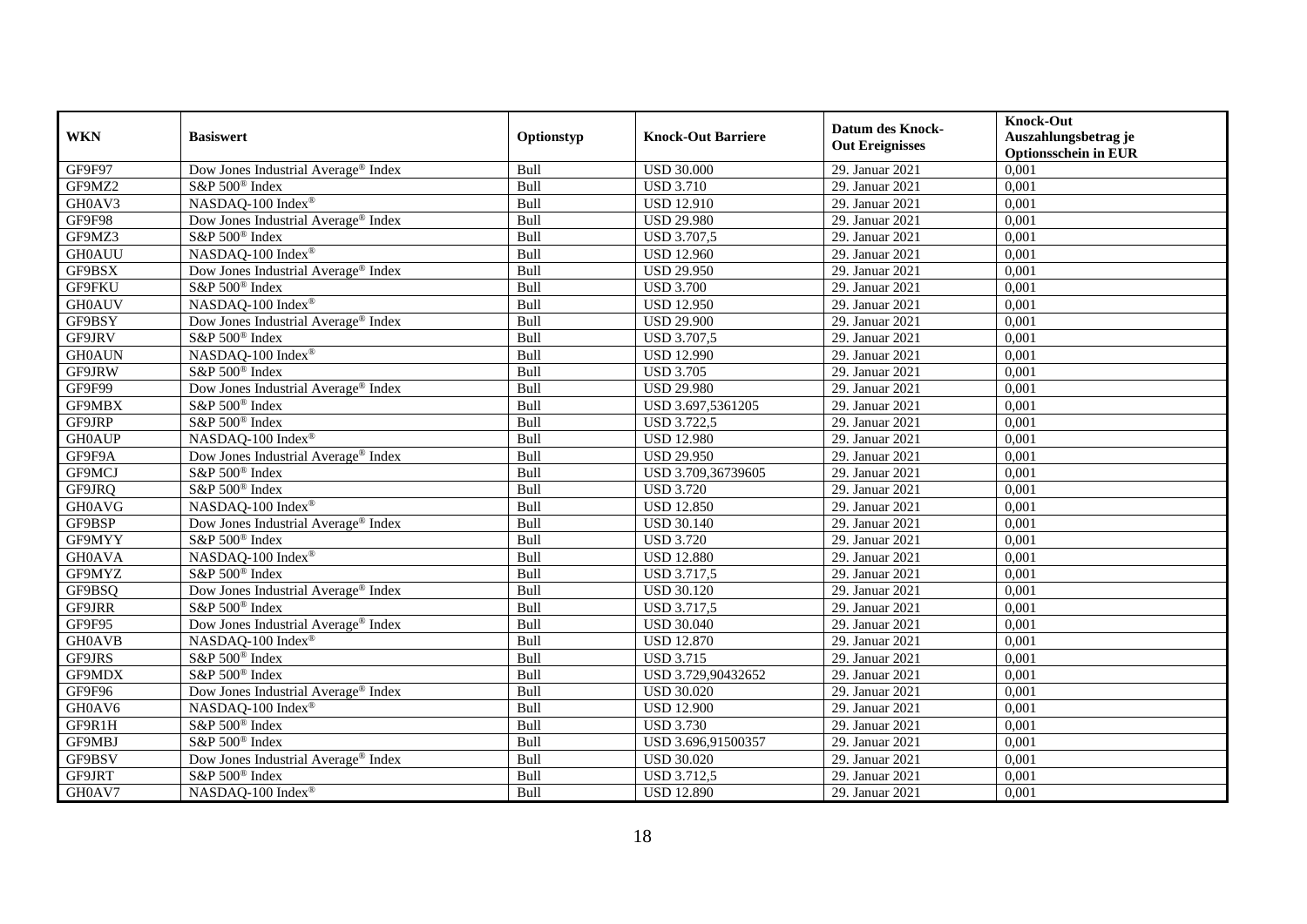|               | <b>Basiswert</b>                                |            |                           | <b>Datum des Knock-</b><br><b>Out Ereignisses</b> | <b>Knock-Out</b>                                    |
|---------------|-------------------------------------------------|------------|---------------------------|---------------------------------------------------|-----------------------------------------------------|
| <b>WKN</b>    |                                                 | Optionstyp | <b>Knock-Out Barriere</b> |                                                   | Auszahlungsbetrag je<br><b>Optionsschein in EUR</b> |
| GF9MCL        | S&P 500 <sup>®</sup> Index                      | Bull       | USD 3.701,89395697        | 29. Januar 2021                                   | 0,001                                               |
| GF9JRU        | S&P 500 <sup>®</sup> Index                      | Bull       | <b>USD 3.710</b>          | 29. Januar 2021                                   | 0,001                                               |
| GF9BSW        | Dow Jones Industrial Average® Index             | Bull       | <b>USD 30.000</b>         | 29. Januar 2021                                   | 0,001                                               |
| <b>GH0AUQ</b> | NASDAQ-100 Index®                               | Bull       | <b>USD 12.980</b>         | 29. Januar 2021                                   | 0,001                                               |
| GF9MCM        | S&P 500 <sup>®</sup> Index                      | Bull       | USD 3.711,84184572        | 29. Januar 2021                                   | 0,001                                               |
| GF9R1J        | S&P 500 <sup>®</sup> Index                      | Bull       | <b>USD 3.730</b>          | 29. Januar 2021                                   | 0,001                                               |
| GF9XGG        | S&P 500 <sup>®</sup> Index                      | Bull       | <b>USD 3.727,5</b>        | 29. Januar 2021                                   | 0.001                                               |
| GF9F9B        | Dow Jones Industrial Average® Index             | Bull       | <b>USD 29.940</b>         | 29. Januar 2021                                   | 0,001                                               |
| GF9MCW        | S&P 500 <sup>®</sup> Index                      | Bull       | USD 3.725,54649005        | 29. Januar 2021                                   | 0,001                                               |
| <b>GH0AUR</b> | NASDAQ-100 Index®                               | Bull       | <b>USD 12.970</b>         | 29. Januar 2021                                   | 0,001                                               |
| GF9MZ4        | S&P 500 <sup>®</sup> Index                      | Bull       | <b>USD 3.705</b>          | 29. Januar 2021                                   | 0,001                                               |
| GF9XGH        | S&P 500 <sup>®</sup> Index                      | Bull       | <b>USD 3.727,5</b>        | 29. Januar 2021                                   | 0,001                                               |
| GF9MD4        | S&P 500 <sup>®</sup> Index                      | Bull       | USD 3.721,80977049        | 29. Januar 2021                                   | 0,001                                               |
| GF9F9C        | Dow Jones Industrial Average <sup>®</sup> Index | Bull       | <b>USD 29.920</b>         | 29. Januar 2021                                   | 0.001                                               |
| GF9MZ5        | S&P 500 <sup>®</sup> Index                      | Bull       | <b>USD 3.702,5</b>        | 29. Januar 2021                                   | 0,001                                               |
| <b>GH0AUS</b> | NASDAQ-100 Index®                               | Bull       | <b>USD 12.970</b>         | 29. Januar 2021                                   | 0,001                                               |
| GF9MCP        | S&P 500 <sup>®</sup> Index                      | Bull       | USD 3.718,07305095        | 29. Januar 2021                                   | 0,001                                               |
| GF9F8Y        | Dow Jones Industrial Average® Index             | Bull       | <b>USD 30.180</b>         | 29. Januar 2021                                   | 0,001                                               |
| GF9MZ0        | S&P 500 <sup>®</sup> Index                      | Bull       | <b>USD 3.715</b>          | 29. Januar 2021                                   | 0,001                                               |
| <b>GH0AUT</b> | NASDAQ-100 Index®                               | Bull       | <b>USD 12.960</b>         | 29. Januar 2021                                   | 0,001                                               |
| GF9MZ1        | S&P 500 <sup>®</sup> Index                      | Bull       | <b>USD 3.712,5</b>        | 29. Januar 2021                                   | 0,001                                               |
| GF9F9D        | Dow Jones Industrial Average® Index             | Bull       | <b>USD 29.920</b>         | 29. Januar 2021                                   | 0,001                                               |
| <b>GH0AUZ</b> | NASDAQ-100 Index®                               | Bull       | <b>USD 12.930</b>         | 29. Januar 2021                                   | 0,001                                               |
| GF9MC7        | S&P 500 <sup>®</sup> Index                      | Bull       | USD 3.706,24177541        | 29. Januar 2021                                   | 0,001                                               |
| GF9JRX        | S&P 500 <sup>®</sup> Index                      | Bull       | <b>USD 3.702,5</b>        | 29. Januar 2021                                   | 0,001                                               |
| GF9F9E        | Dow Jones Industrial Average® Index             | Bull       | <b>USD 29.900</b>         | 29. Januar 2021                                   | 0,001                                               |
| GH0AV0        | NASDAQ-100 Index®                               | Bull       | <b>USD 12.930</b>         | 29. Januar 2021                                   | 0,001                                               |
| GF9JRY        | S&P 500 <sup>®</sup> Index                      | Bull       | <b>USD 3.700</b>          | 29. Januar 2021                                   | 0,001                                               |
| GF9MBF        | S&P 500 <sup>®</sup> Index                      | Bull       | USD 3.700,03060622        | 29. Januar 2021                                   | 0,001                                               |
| GF9F93        | Dow Jones Industrial Average <sup>®</sup> Index | Bull       | <b>USD 30.080</b>         | 29. Januar 2021                                   | 0,001                                               |
| GH0AV1        | NASDAQ-100 Index®                               | Bull       | <b>USD 12.920</b>         | 29. Januar 2021                                   | 0,001                                               |
| GF9JRZ        | S&P 500 <sup>®</sup> Index                      | Bull       | USD 3.697,5               | 29. Januar 2021                                   | 0,001                                               |
| GF9MCG        | S&P 500 <sup>®</sup> Index                      | Bull       | USD 3.703,76732573        | 29. Januar 2021                                   | 0,001                                               |
| GF9F94        | Dow Jones Industrial Average® Index             | Bull       | <b>USD 30.050</b>         | 29. Januar 2021                                   | 0,001                                               |
| GH0AV8        | NASDAQ-100 Index®                               | Bull       | <b>USD 12.890</b>         | 29. Januar 2021                                   | 0,001                                               |
| GF9FKV        | S&P 500 <sup>®</sup> Index                      | Bull       | USD 3.697,5               | 29. Januar 2021                                   | 0,001                                               |
| GF9MYW        | S&P 500 <sup>®</sup> Index                      | Bull       | <b>USD 3.725</b>          | 29. Januar 2021                                   | 0,001                                               |
| GF9F8Z        | Dow Jones Industrial Average® Index             | Bull       | <b>USD 30.150</b>         | 29. Januar 2021                                   | 0,001                                               |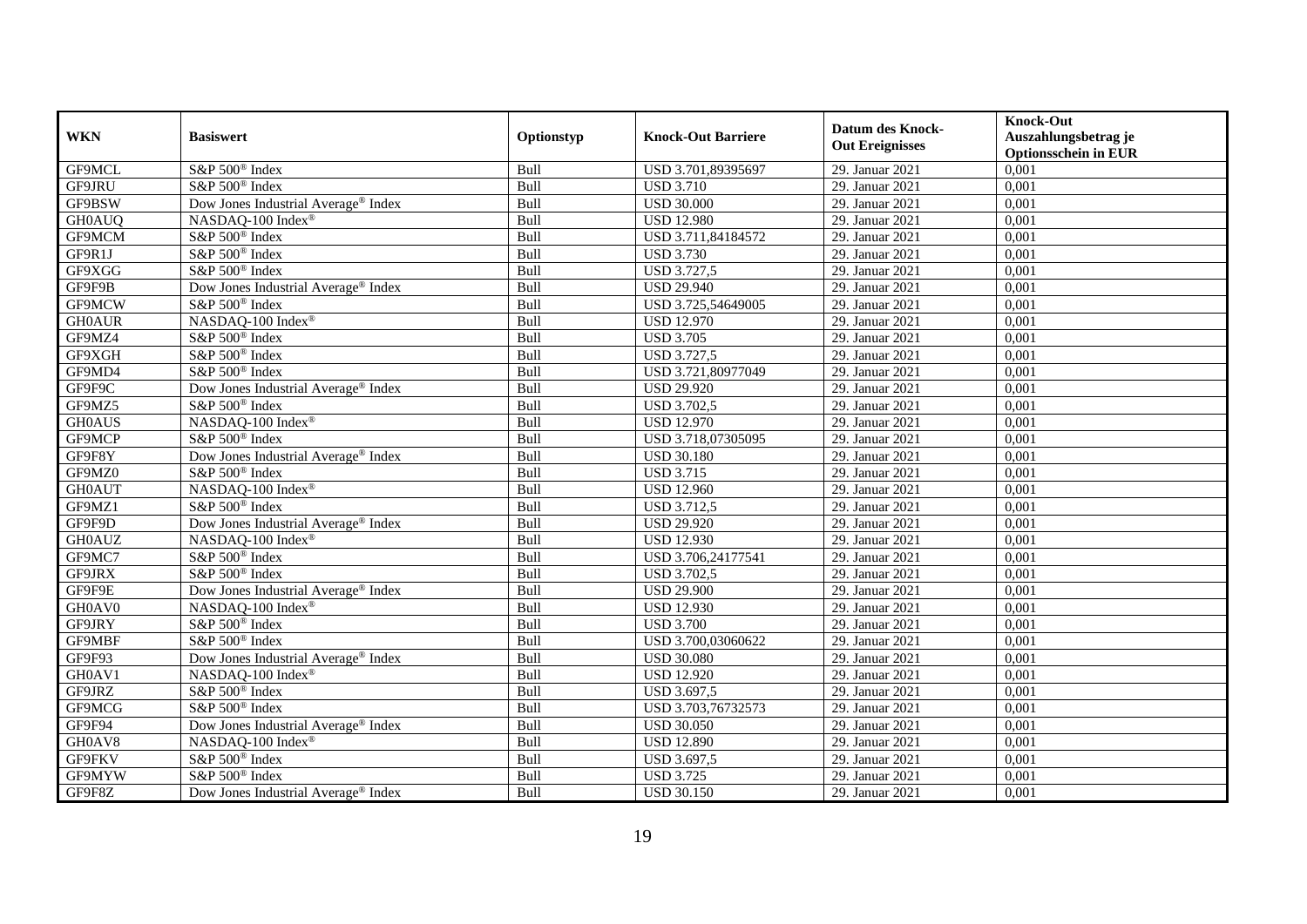| <b>WKN</b>    | <b>Basiswert</b>                                | Optionstyp | <b>Knock-Out Barriere</b> | <b>Datum des Knock-</b><br><b>Out Ereignisses</b> | <b>Knock-Out</b><br>Auszahlungsbetrag je<br><b>Optionsschein in EUR</b> |
|---------------|-------------------------------------------------|------------|---------------------------|---------------------------------------------------|-------------------------------------------------------------------------|
| GH0AV9        | NASDAQ-100 Index®                               | Bull       | <b>USD 12.880</b>         | 29. Januar 2021                                   | 0,001                                                                   |
| GF9MYX        | S&P 500 <sup>®</sup> Index                      | Bull       | <b>USD 3.722,5</b>        | 29. Januar 2021                                   | 0,001                                                                   |
| GF9F90        | Dow Jones Industrial Average® Index             | Bull       | <b>USD 30.140</b>         | 29. Januar 2021                                   | 0,001                                                                   |
| GH0AV4        | NASDAQ-100 Index®                               | Bull       | <b>USD 12.910</b>         | 29. Januar 2021                                   | 0,001                                                                   |
| GF9JRN        | S&P 500 <sup>®</sup> Index                      | Bull       | <b>USD 3.725</b>          | 29. Januar 2021                                   | 0,001                                                                   |
| GF9BSR        | Dow Jones Industrial Average <sup>®</sup> Index | Bull       | <b>USD 30.100</b>         | 29. Januar 2021                                   | 0,001                                                                   |
| GH0AV5        | NASDAQ-100 Index®                               | Bull       | <b>USD 12.900</b>         | 29. Januar 2021                                   | 0,001                                                                   |
| GF9MD1        | S&P 500 <sup>®</sup> Index                      | Bull       | USD 3.714,3363314         | 29. Januar 2021                                   | 0,001                                                                   |
| <b>GH0AVE</b> | NASDAQ-100 Index®                               | Bull       | <b>USD 12.860</b>         | 29. Januar 2021                                   | 0,001                                                                   |
| GF9BSS        | Dow Jones Industrial Average® Index             | Bull       | <b>USD 30.080</b>         | 29. Januar 2021                                   | 0,001                                                                   |
| <b>GH0AVF</b> | NASDAQ-100 Index®                               | Bull       | <b>USD 12.850</b>         | 29. Januar 2021                                   | 0,001                                                                   |
| <b>GH0AVC</b> | NASDAQ-100 Index®                               | Bull       | <b>USD 12.870</b>         | 29. Januar 2021                                   | 0,001                                                                   |
| <b>GH0AVD</b> | NASDAQ-100 Index®                               | Bull       | <b>USD 12.860</b>         | 29. Januar 2021                                   | 0,001                                                                   |
| <b>GH0AUW</b> | NASDAQ-100 Index®                               | Bull       | <b>USD 12.950</b>         | 29. Januar 2021                                   | 0,001                                                                   |
| <b>GH0AUX</b> | NASDAQ-100 Index®                               | Bull       | <b>USD 12.940</b>         | 29. Januar 2021                                   | 0,001                                                                   |
| <b>GH0AUY</b> | NASDAQ-100 Index®                               | Bull       | <b>USD 12.940</b>         | 29. Januar 2021                                   | 0,001                                                                   |
| GF78VT        | <b>Starbucks Corporation</b>                    | Bull       | USD 96,24984967           | 29. Januar 2021                                   | 0,001                                                                   |
| <b>GH0GDR</b> | Citigroup Inc.                                  | Bull       | USD 58,04299858           | 29. Januar 2021                                   | 0,001                                                                   |
| GF8K3T        | Advanced Micro Devices, Inc.                    | Bull       | USD 85,10685161           | 29. Januar 2021                                   | 0,001                                                                   |
| <b>GH0DUX</b> | Twitter, Inc.                                   | Bear       | USD 52,49911526           | 29. Januar 2021                                   | 0,001                                                                   |
| <b>GH0KMA</b> | Lam Research Corporation                        | Bull       | USD 485,38350829          | 29. Januar 2021                                   | 0,001                                                                   |
| GF8HJH        | Henkel AG & Co KGaA                             | Bull       | EUR 85,61681203           | 29. Januar 2021                                   | 0,001                                                                   |
| GH09LM        | The Coca-Cola Company                           | Bull       | USD 48,21512158           | 29. Januar 2021                                   | 0,001                                                                   |
| GH0J49        | Ford Motor Company                              | Bull       | USD 10,46443042           | 29. Januar 2021                                   | 0,001                                                                   |
| <b>GH0KKA</b> | FedEx Corp.                                     | Bull       | USD 236,11352395          | 29. Januar 2021                                   | 0,001                                                                   |
| GH09G6        | $K+SAG$                                         | Bull       | EUR 9,41389974            | 29. Januar 2021                                   | 0,001                                                                   |
| GF6LHY        | Beiersdorf AG                                   | Bull       | EUR 90,21617262           | 29. Januar 2021                                   | 0,001                                                                   |
| GF7VUL        | Walmart Inc.                                    | Bull       | USD 141,3429132           | 29. Januar 2021                                   | 0,001                                                                   |
| GF8HPB        | <b>STRYKER CORP</b>                             | Bull       | USD 223,77734684          | 29. Januar 2021                                   | 0,001                                                                   |
| <b>GH0DUZ</b> | Twitter, Inc.                                   | Bear       | USD 52,78866914           | 29. Januar 2021                                   | 0,001                                                                   |
| <b>GH0DNB</b> | Alibaba Group Holding Limited                   | Bull       | <b>USD 253,762</b>        | 29. Januar 2021                                   | 0,001                                                                   |
| GF8K3S        | Advanced Micro Devices, Inc.                    | Bull       | USD 85,90403458           | 29. Januar 2021                                   | 0,001                                                                   |
| <b>GH078D</b> | Merck & Co., Inc.                               | Bull       | USD 76,85449243           | 29. Januar 2021                                   | 0,001                                                                   |
| GF6HVC        | Visa Inc. - Class A                             | Bull       | USD 193,37957817          | 29. Januar 2021                                   | 0,001                                                                   |
| GF626B        | FedEx Corp.                                     | Bull       | USD 238,14185957          | 29. Januar 2021                                   | 0,001                                                                   |
| GH0J07        | Facebook, Inc.                                  | Bull       | USD 255,9176922           | 29. Januar 2021                                   | 0,001                                                                   |
| GH0DL2        | Alibaba Group Holding Limited                   | Bull       | <b>USD 252,421</b>        | 29. Januar 2021                                   | 0,001                                                                   |
| GC805E        | McCormick & Company, Incorporated               | Bull       | USD 89,39892485           | 29. Januar 2021                                   | 0,001                                                                   |